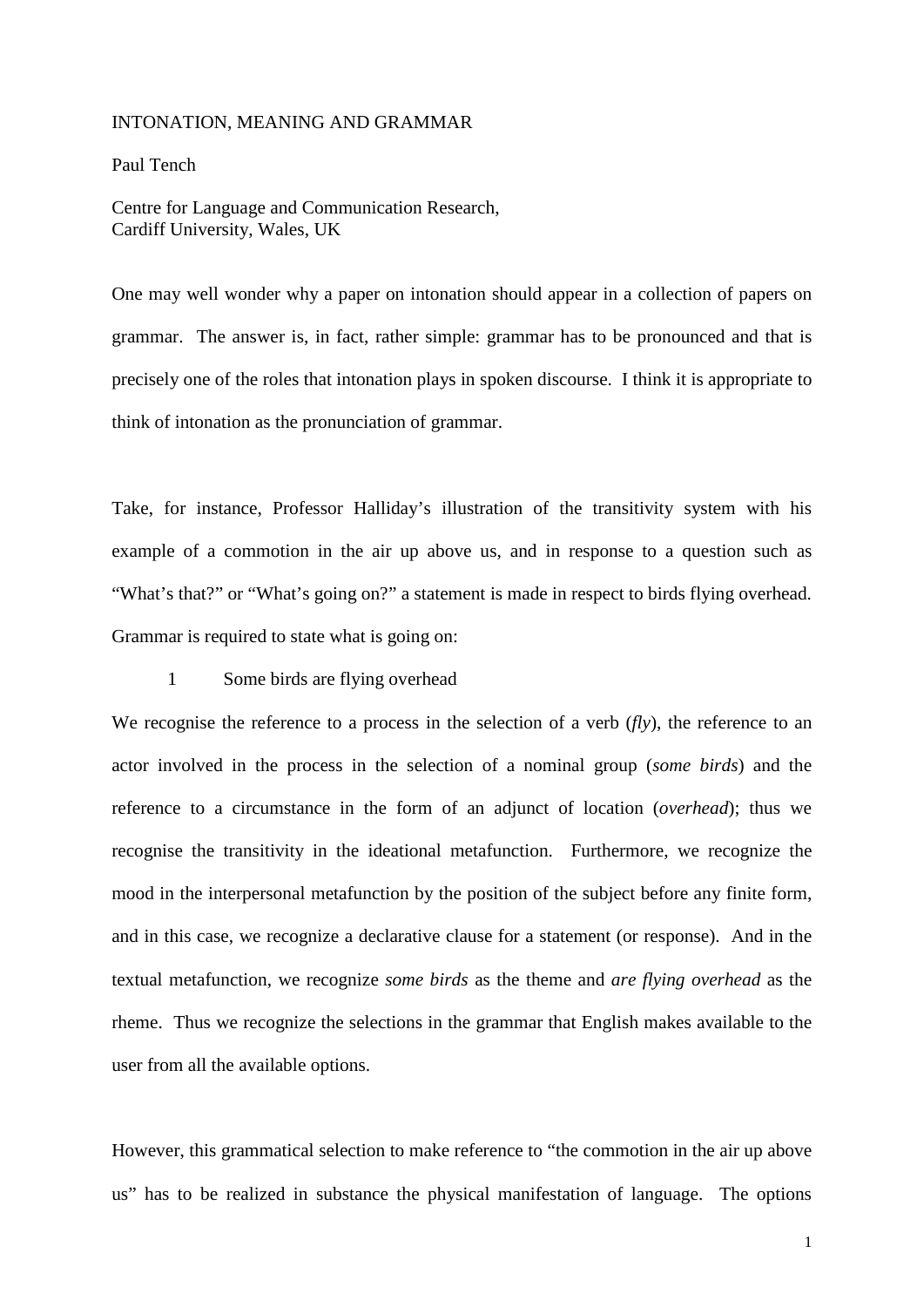available are either various forms of a visual nature (including writing, of course) or speech. Now just as words require pronunciation, so does grammar. In this particular case, we are quite likely, in the envisaged situation, to say 1 as a single intonation unit, with a falling tone accompanying *-head*

## 1a some birds are flying over\head

This particular intonation arrangement indicates that the whole clause is to be recognized as a single piece of information, with all its information being regarded as new, or fresh, and, moreover, as a piece of information being complete in itself and presented as a statement. Thus, the grammatical selection of 1 has now been "articulated" in substance as 1a.

This kind of integration of information with grammar is one of the three reasons why I personally prefer Halliday's treatment of intonation to two other major treatments. I was brought up on the traditional British school of intonation (Jones, Armstrong & Ward, Gimson, O'Connor & Arnold) with its emphasis on attitudinal meanings. However that tradition lacked any sense of integration of intonation with either grammar, or information structure, or indeed with the rest of phonology. In my contacts with the Summer Institute of Linguistics, I became familiar with K.L. Pike's model of intonation, in particular with his classic *Intonation of American English* (1945); he, too, emphasised the attitudinal role of intonation, but at least he did integrate intonation with the broader perspective of a phonological hierarchy (see also Pike 1967). Both Pike and the British school related intonation to the "grammar" of statements, questions, commands and exclamations, but there was no attempt to integrate intonation as a relevant form of grammar on the scale that Halliday had demonstrated (Halliday, 1967, 1970).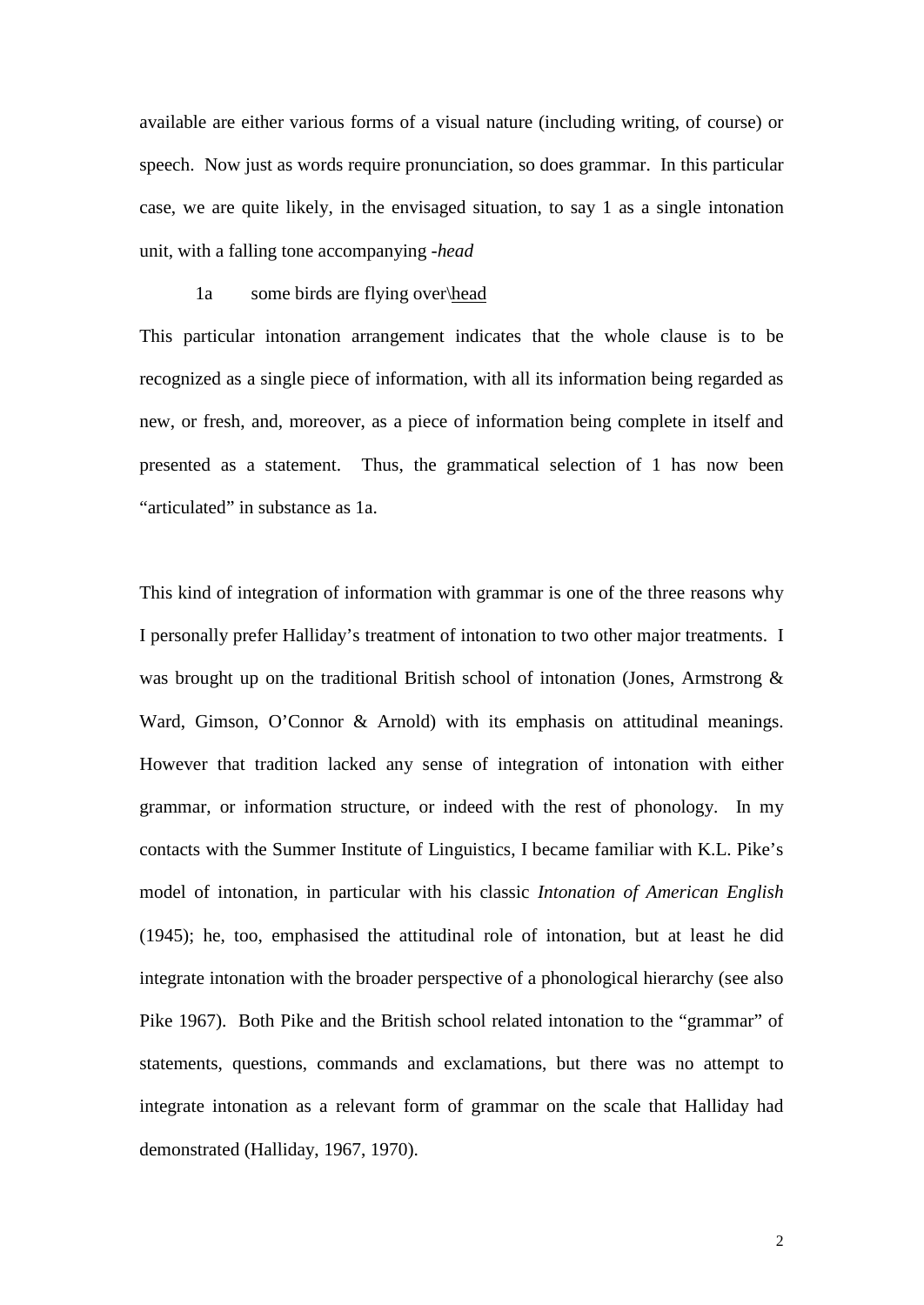Halliday, like Pike, presented intonation as a part of the phonology of a language, related in a hierarchical fashion to other manifestations of phonology (rhythm, syllable, consonant and vowel phonemes). He also presented intonation as an integral factor in the 'lexico-grammar' of English, and, crucially, expounded the semantic dimension of information structure. The 'segmentation' of spoken discourse into discrete units of intonation - a sub-system known as 'tonality' - represents the speaker's division of the total message into separate units of information. The location of the tonic syllable within each unit of intonation - a sub-system known as 'tonicity' - represents the speaker's decision on the focus of each piece of information. The third sub-system - known as 'tone' - represents the speaker's handling of the relationships between units (eg major, minor, dependent) and between a unit (as a message) and an addressee in the sense of stating, questioning, commanding, etc.

Halliday's view of the roles of intonation in the semantic dimension of the organization of information in discourse, in its close involvement with the lexicogrammar, and in its place within the phonological hierarchy, is a far more comprehensive and integrated view than the traditional British school and adds significantly to Pike's model.

However, before I launch into an overview of intonation as the pronunciation of grammar, there are two other points I would like to make. First of all, I have not yet done full justice to Pike's model. I very much appreciate Pike's exposition of the higher levels of phonology above the level (or level) of the unit of intonation. There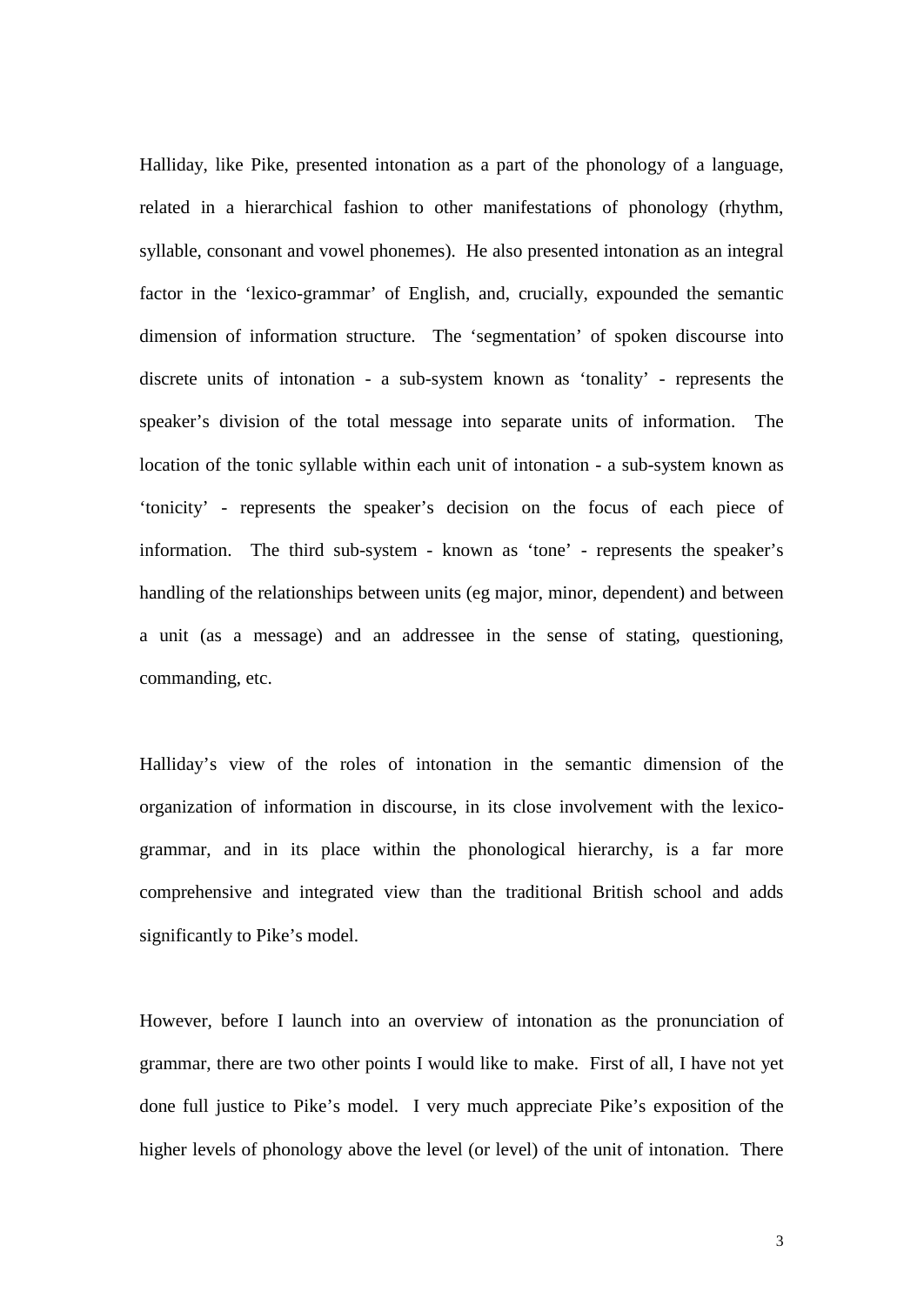are, indeed, higher levels of phonological patterning in discourse that Halliday does not acknowledge; one level is akin to paragraphing in the written mode and marks off topics as a kind of staging device in the structure of a discourse; another level is what I call 'the prosodic composition' of different kinds of discourse, or genres - in other words, the prosodic characteristics of a whole discourse. I shall return to these two topics shortly.

Secondly, when teaching from Halliday (1970), I could not help being struck by the different kinds of "meaning" that intonation was said to convey. 'Statements', it seemed to me, belonged to a quite different kind of meaning to 'dependent clause'; both these "meanings" were quite different in kind from notions of 'forcefulness' or 'reservation'; new and given information was of a different order again; likewise, 'unit of information'. This "over-broad" inclusiveness of grammar was a principal complaint by Crystal (1969a) - whose 'phonetic' description of English intonation (Crystal 1969b) has not yet been bettered, in my opinion. Hence, in my appraisal of Halliday (1970), Fawcett's concept of categories, or 'slices', of meaning appealed to me (Fawcett, 1980). I have thus found it useful to present the functions of intonation in terms of six 'slices' of meaning, or roles in discourse. (A similar kind of categorization is to be found in Brown, Currie & Kenworthy, 1980, Couper-Kuhlen, 1986, and Crystal 1997). I wish, therefore, to make brief reference to two 'slices' of intonational meaning, before I launch into intonation as the pronunciation of grammar.

The first function of intonation I want to describe is related to a discourse as a whole. Different genres have different "sounds". If you switch on the radio "at random", you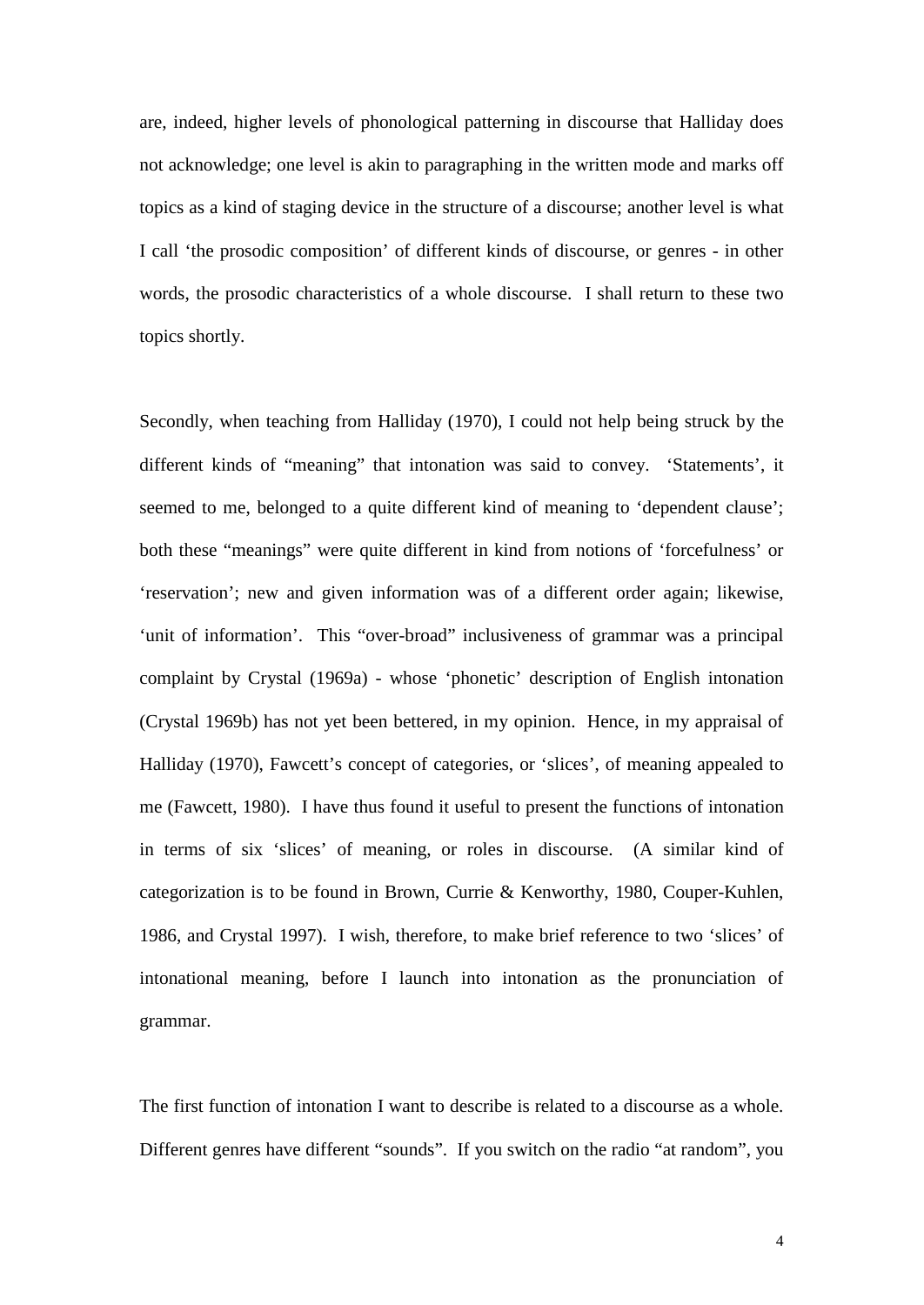can tell almost immediately what kind of language event is taking place, even if the actual wording is muffled or unclear - as it might be against excessive noise interference. The "sound" of news reading is noticeably different from other monologues; quite different, for instance, from a weather forecast, or a narrative, or poetry, or preaching, or prayer, and so on. The "sound" of an informal conversation is different from a debate, or an interview, or an interrogation, or a drama, and so on.

The distinctive "sound" of a genre is its 'prosodic composition'. Intonation is a vital contributor to prosodic compositions by way of length of intonation units, proportions of falls and rises, degree of variety of tones and pretonic patterns. Other 'paralinguistic' features include variations in tempo, loudness and pitch; degree of rhythmicality, resonance and tension; and the possibility of vocalizations like whisper, huskiness and creaky voice. All of these 'paralinguistic' features typically characterize a whole intonation unit or, indeed, a sequence of them. 'Prosodic composition' then refers to the totality of such features characterizing a whole discourse.

One example alone will have to suffice. What is it that makes prayer sound like prayer? Look at the following transcript of a well known prayer as recorded on radio; notice that each intonation unit, except the final one, contains a level tone.

| 2 | our *-father*                     | $(*$ trem) |
|---|-----------------------------------|------------|
|   | - which art in -heaven            |            |
|   | - hallowed be thy *-name*         | $(*$ trem) |
|   | - thy kingdom -come               |            |
|   | - thy will be -done               |            |
|   | . in earth . as it is in -heaven  |            |
|   | - give us this -day               |            |
|   | . our daily -bread                |            |
|   | - and for give us our -trespasses |            |
|   | - as we for give -them            |            |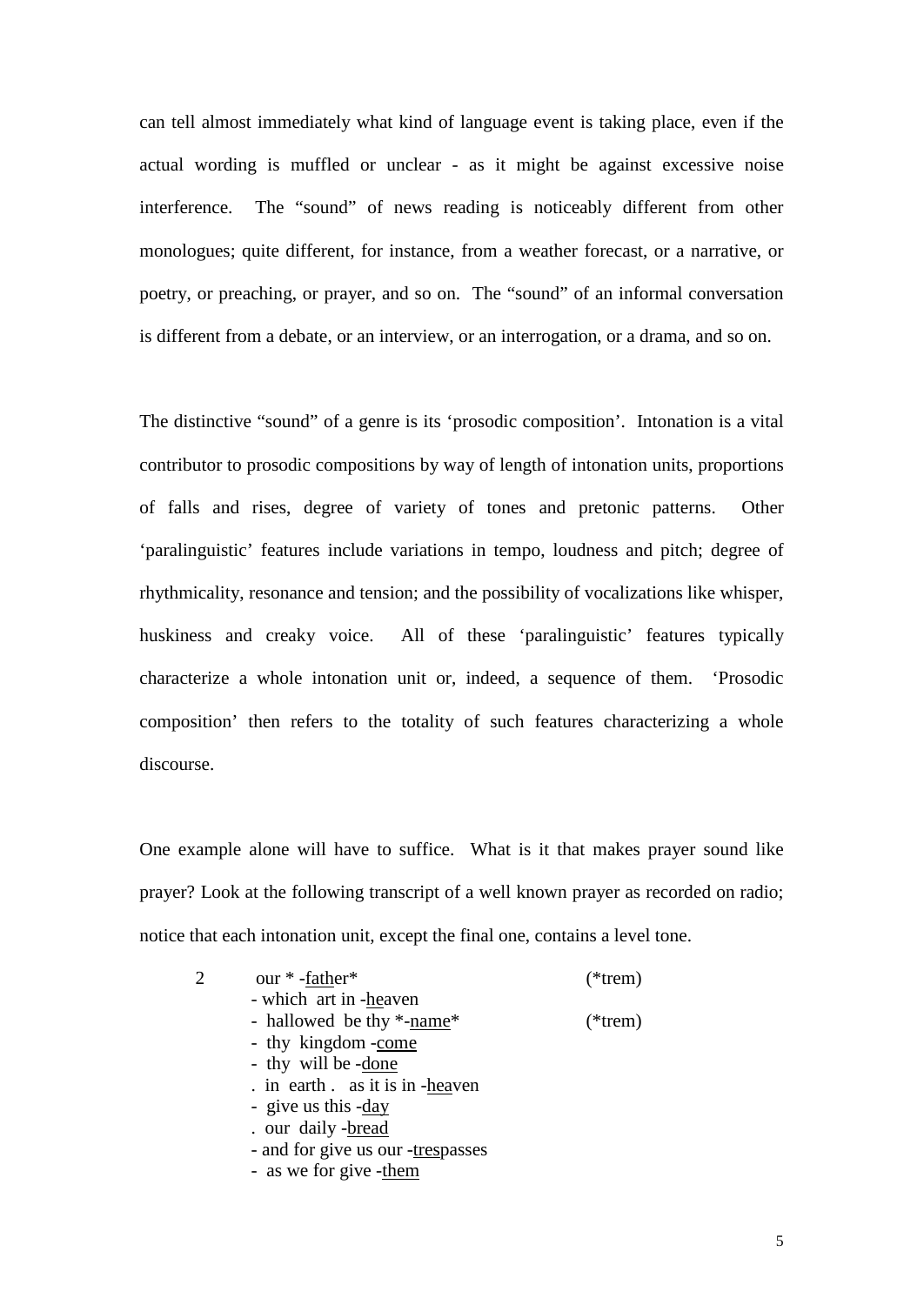. that trespass a gainst -us - and lead us not into temp-tation - but \*de liver us\* from -evil (\*trem) - for thine is the -kingdom . the power and the -glory - for ever and -ever - a\men

The pretonic pattern is usually level too, but at a slightly higher pitch than the tone itself. The only significant pitch movement is in the final unit: a fall to signify completion. Also each intonation unit is followed by a pause of stressed syllable length (symbolized by -), except where a clause is not completed (cf. lines 5-6; 10- 11; 14-15), in which case the pause is much shorter (symbolized by .).

In case it is argued that these characteristics are caused by the "choral" effect of a congregation speaking in unison, I add here a second example, said by the minister by himself, impromptu, at the beginning of the service. Exactly the same characteristics prevail.

| 3<br>al mighty -God                                  |                    |
|------------------------------------------------------|--------------------|
| . and our most merciful -father                      |                    |
| - we thank Thee that we can come to -Thee            |                    |
| - in that name which is above every other *-name*    | $(*$ trem)         |
| - the * name* of our Lord and Saviour Jesus - Christ | $(descend)(*trem)$ |
| - and as we es pecially re member to-day             |                    |
| - the resur rection of Jesus - Christ                |                    |
| - we ask Thee in Thy -mercy                          |                    |
| - that Thy presence. will be -with us                |                    |
|                                                      |                    |
|                                                      | with<br>and        |
|                                                      | who<br>all         |
|                                                      | will<br>share      |

. with us as -well

service (descen

for this we -ask

-

this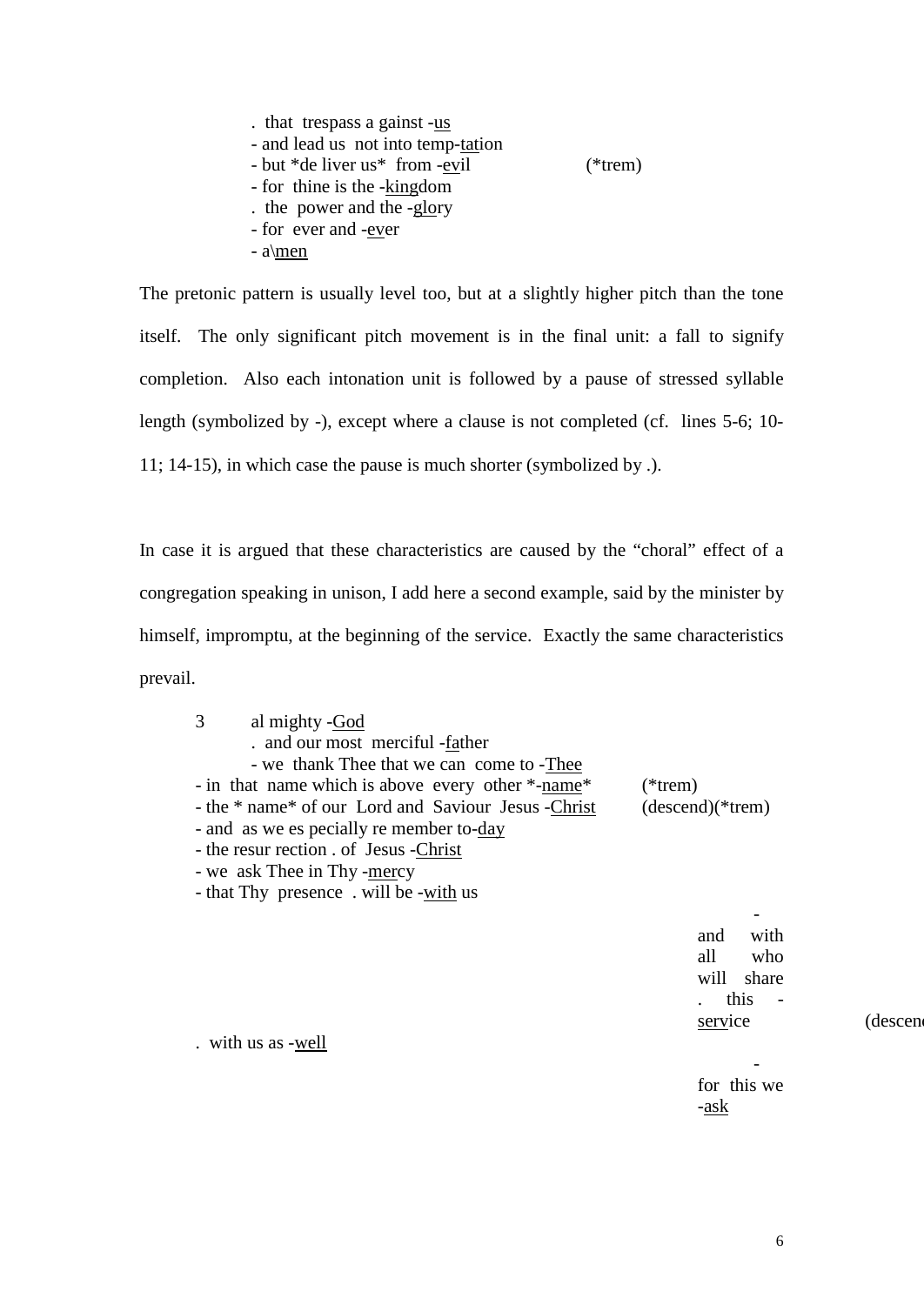Our cultural conception of this particular kind of spoken discourse includes this peculiar, distinctive, prosodic composition. (The items in the right bracketed column indicate paralinguistic features that relate either to the whole unit or to the part marked off by  $*$ ; trem = tremulousness.)

Try saying either prayer with a variety of tones, etc, and you lose the sense of the "sound" of prayer; to some, that may even sound like mocking. For further reading on the genre function of intonation, see Tench (1990:476-514), Crystal & Davy (1969, 1975) and Johns-Lewis (1986).

The second function of intonation above the level of the clause is related to the equivalent of paragraphing in the written mode. In the same way as a writer organizes their total message into a series of topics contained in paragraphs, a speaker uses certain features of intonation to indicate what I have called "phonological paragraphs". This phonological paragraphing is most distinctly heard in newsreading, where a script, organized in written paragraphs, is read aloud. The newsreader does not "tell" you when one news item finishes and the next one begins, except by intonation. A new 'paragraph' is signalled by a relatively high pitched 'onset' syllable of the first intonation unit; each successive onset syllable is pitched lower. The end pitch of falls is successively lower too; the final pitch is not only lowest of all in sequence, but is also accompanied by a slackening of pace in the final unit and followed usually by a distinctly longer pause. The next unit will be the beginning of a new paragraph and set at a noticeably higher pitch.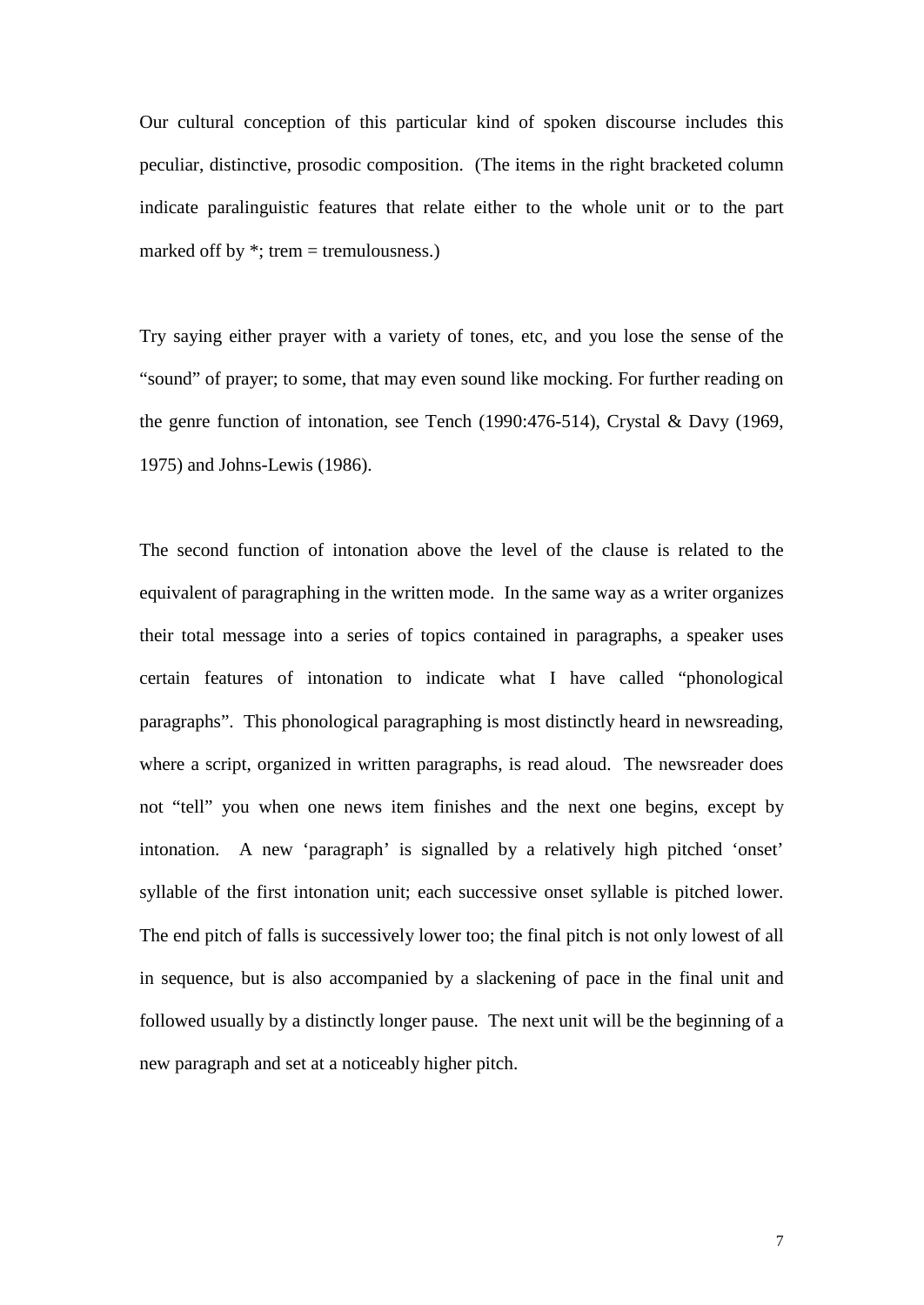Phonological paragraphs have also been called 'paratones' (on the analogy of 'paragraph') and 'pitch sequences'. For further reading, see Lehiste (1979), Brazil & Coulthard (1979), Brown & Yule (1983) and Couper-Kuhlen (1986).

Intonation can thus be readily seen as the potential pronunciation of discourse and topics. We now turn to its roles as the agent of pronunciation of grammar. I see at least three distinctive roles for intonation in relation to grammar, involving the ideational, interpersonal and textual metafunctions. Firstly, intonation realizes the speaker's perception of the organization of their information both ideationally and textually; secondly, it realizes the interpersonal dimension in types of communication; and thirdly, it realizes the speaker's attitude accompanying the message. It is possible to argue for an additional fourth role, in disambiguating potential syntactic 'minimal pairs', where an identical 'surface' wording may 'hide' two significantly different syntactic patterns; however I acknowledge that it is also possible to argue that these cases may simply be examples of different organizations of information involving distinctive syntactic patterns which happen to require identical strings of words. Nevertheless, in order to draw attention to these cases, particularly as potential sources of difficulty for learners, I am treating them separately as an additional fourth role for intonation in grammar. There is, therefore, a total of six different roles for intonation - six different kinds or 'slices' of meaning - in spoken discourse.

Thus, the third function of intonation relates to the speaker's own perception of their organization of information. All three sub-systems - tonality, tonicity and tone - are involved. Tonality - the "segmentation" of discourse into individual units of intonation in sequence - represents the speaker's perception of the number of units of information. In 1a above, the speaker perceives the total message as one single piece

8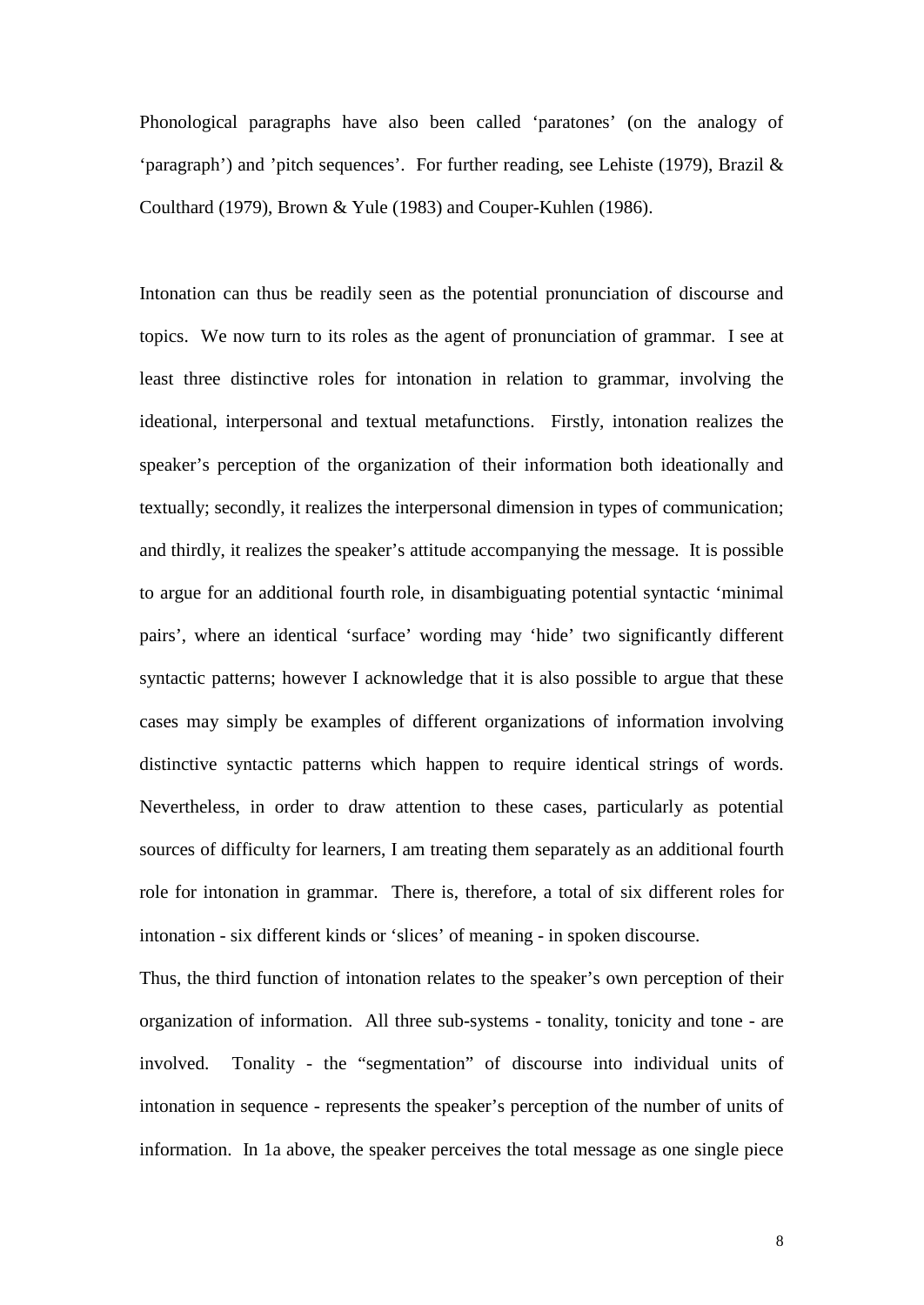of intonation; in 2 and 3, each line represents the speakers' "management" of the total "message" as single, discrete, pieces of information. There is the possibility of systemic choices; if instead of the response in 1a, the speaker perceived the message as two units of information, the possibility of a different "segmentation" is available, as for example:

# 1b some \birds | flying over\head

In this case, the speaker's immediate response may have been to identify the actors involved, and then add as, perhaps, an afterthought, what the actors were doing. Thus, there is a choice in the tonality system.

However, there is good reason for simple, single, straightforward clauses that do not exceed five stresses to be realized as a single intonation unit. We use clauses to convey information in grammatical terms as we use intonation units to convey information in phonological terms. Clauses and intonation units are thus typically coextensive. This typical co-extensiveness is captured in the term 'neutral tonality'. Cases like 1b, where an intonation unit is not co-extensive with the whole clause, are referred to as "marked tonality".

An intonation unit - whether in neutral or marked tonality - has one obligatory component, the tonic segment. This contains the most prominent stress (= tonic syllable) and carries the most significant pitch movement of the whole unit. The location of the tonic syllable relates to another sub-system, known as tonicity. In English, there is a very high level of expectation that the tonic syllable will be found on the last lexical item in each intonation unit, as in 1a, 1b, 2 and 3. This expectation is in the order of 80% probability. It usually means that all the information in the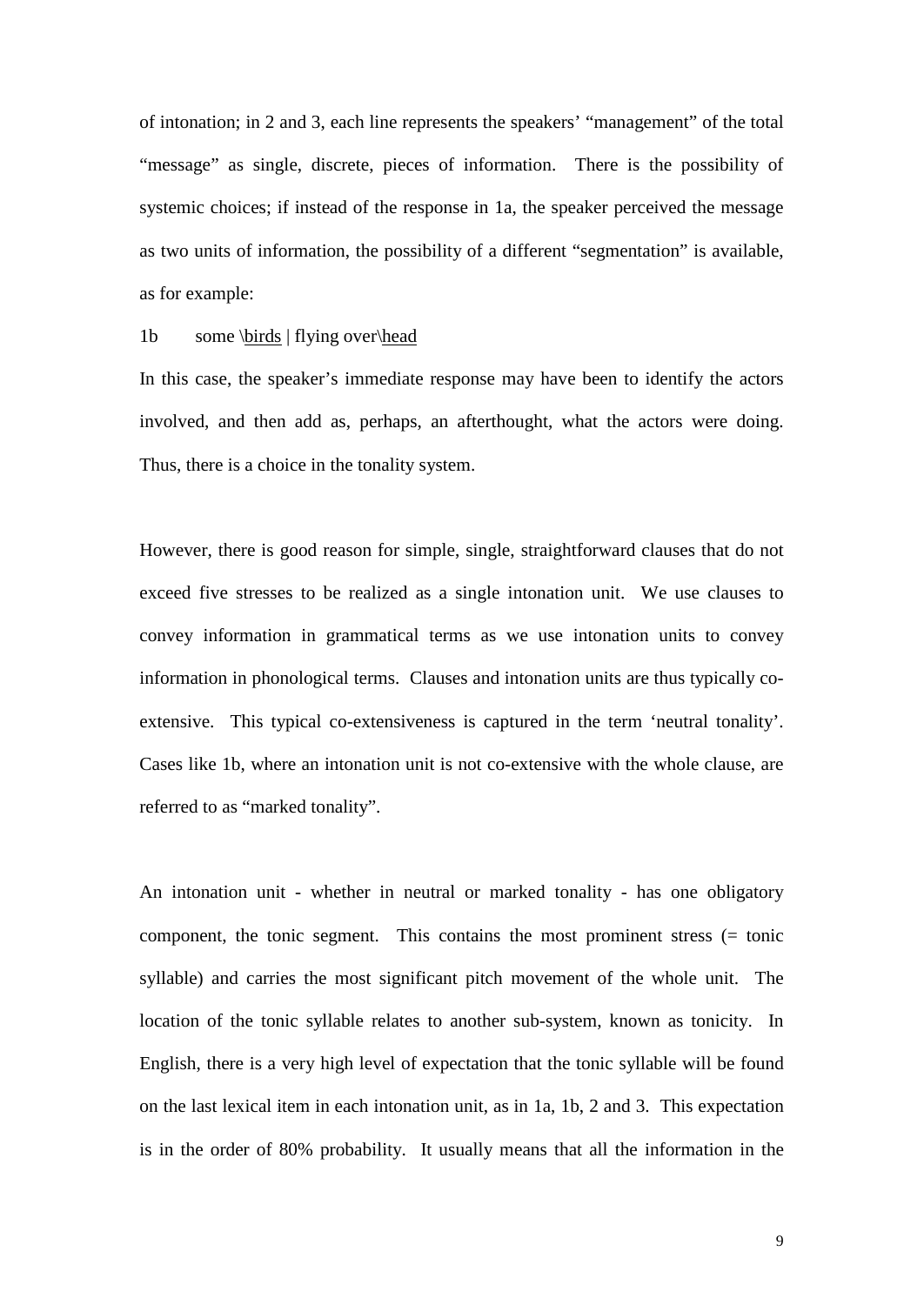intonation unit is new; thus the focus of intonation is broad. When the tonic syllable is found in its expected place, the tonicity is described as 'neutral'. 'Marked tonicity' is thus the location of the tonic syllable on either a non-lexical (or grammatical) item or on a non-final lexical item. This usually means that the focus of information is narrow, because part of the information within the unit is not new, but 'old', or 'given'. For instance, a person might wish to correct the information given in 1a/1b, as follows

 $4 \rightarrow A : what's \theta$ 

B : some birds are flying over\head

C : they're actually \fighting overhead

C's utterance is one intonation unit, but with marked tonicity; the focus is narrowed to *actually fighting*, with *they're* and *overhead* given. This shifting of the tonic to any position in the clause/intonation unit is a well-known feature of English intonation.

The tonic segment is usually preceded in the intonation unit by a stretch of sound known as the pre-tonic segment. I say "usually", because there are often occasions when the tonic syllable actually occurs first as in

 $5 \quad \forall$ 

6 \Hyderabad is where we are meeting

The pretonic segments of 4 are:

A : what's

B : some birds are flying over

C : they're actually

In traditional terminology, the pre-tonic segment comprises a *head*, which consists of the first stressed syllable (the *onset* syllable) and all other stressed and unstressed

10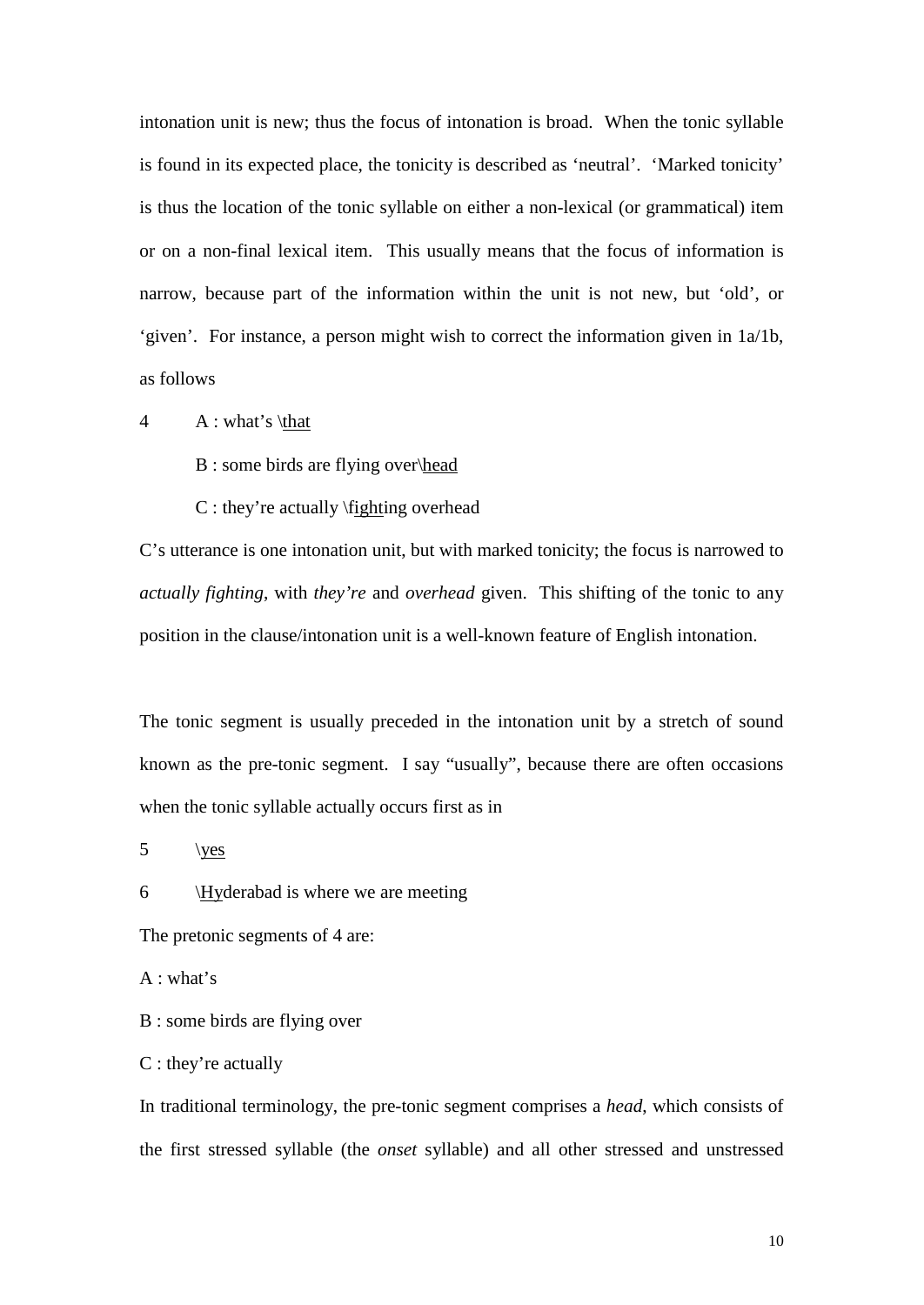syllables up to, but not including, the tonic syllable. Any unstressed syllables preceding the head are called the *pre-head*. The tonic segment comprises the tonic syllable, often also called the *nucleus* or *nuclear syllable*, and any following stressed or unstressed syllables, called the *tail*. The tonic syllable is marked by underlining (although other linguists use a variety of other typographically prominent devices: CAPITALS, *italics*, **bold**). An example of the tonality and tonicity of a turn in a dialogue is given below:

| <i>pretonic segment</i>                        | tonic segment |
|------------------------------------------------|---------------|
|                                                |               |
|                                                |               |
| well I went to Cardiff station in the /morning |               |
| pre-head   head                                | tonic   tail  |
|                                                | nucleus       |
| to catch a train at half past \eight           |               |
| pre-head   head                                | tonic         |
| all rather a /pleasant time                    |               |
| head<br>  tonic   tail                         |               |
|                                                |               |

(from Tench (1990: 489))

Notice how the three intonation units co-extend with clauses, even though the second clause is non-finite and the third is verb-less. Notice too how the tonicity is neutral in the first two units, but marked in the third, because the speaker perceives *time* as given.

Tonality reflects the ideational metafunction, tonicity at least one aspect of the textual metafunction. Tone also reflects textuality in the sense that it represents the speaker's perception of the status of information - the relative importance of each successive piece of information. Halliday (1967) drew attention to differences between *major* information signalled by a falling tone and *minor*, signalled by a low rising tone.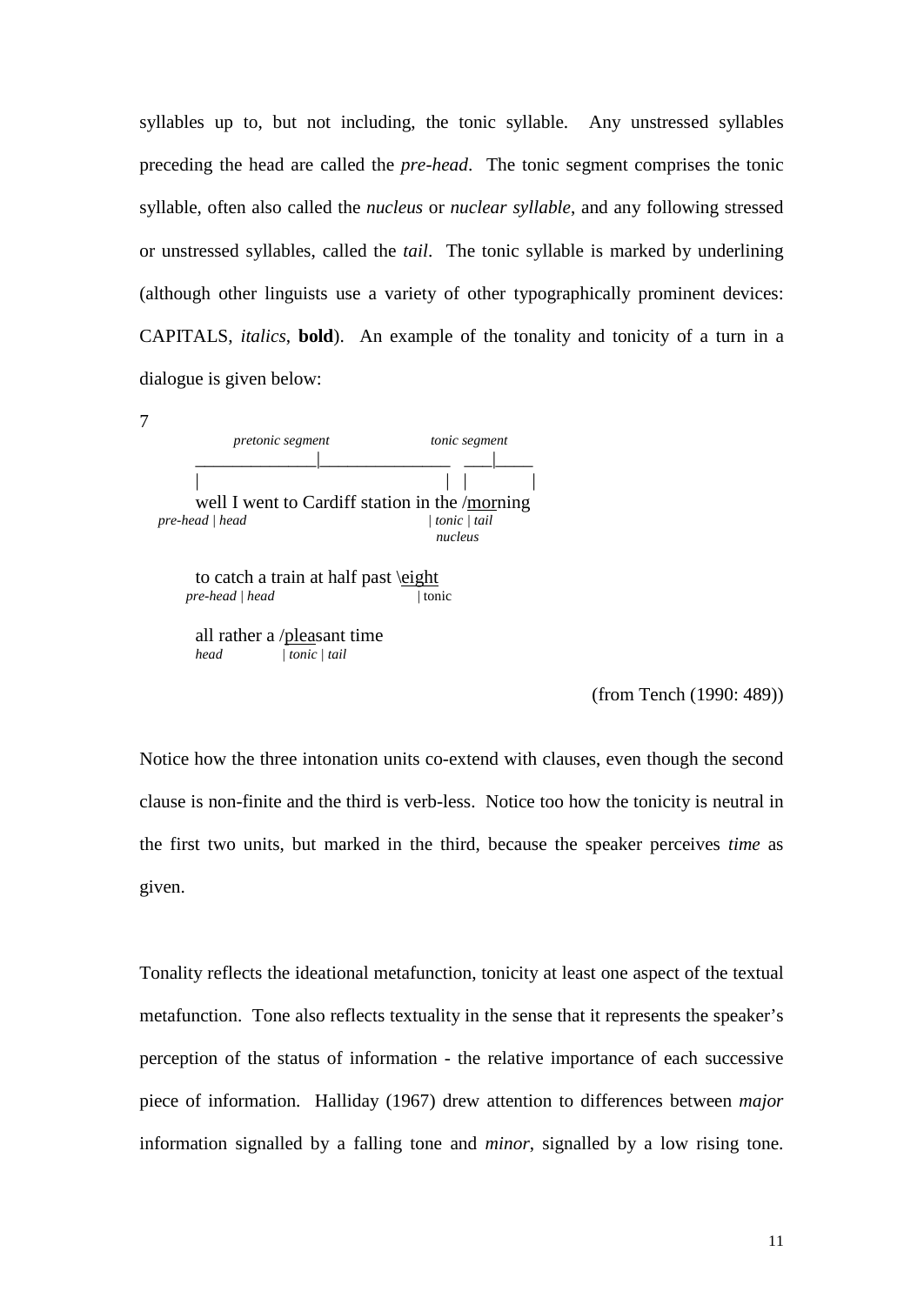Referring to the "commotion in the air up above us", a person could have commented thus:

8 some birds are flying over\head | at the /moment

The fall in the first unit (whose boundary is marked by  $\vert$  in this presentation, though by // in Halliday's work) designates that piece of information as the major piece, and the rise in the second as relatively less important, thus minor.

A rising tone also indicates incompleteness and with this meaning precedes a unit with a falling tone. Compare

9 this is my first visit to \India

as a major piece of information, with an identical wording but rising tone

10 this is my first visit to /India

which leaves the listener with the distinct impressing that more is to follow, as *This is my first visit to India .....*

Besides the fall and the rise options, there is a third option, the fall-rise. At this point, I need to refer to what Professor Halliday has called the 'dissociation of associated pairs', or 'de-construal', to explain the development of the fall-rise in English. Learners of English intonation may well find the form and meaning of the fall-rise problematical if it does not exist in their mother tongue.

Falls are associated with major information; this particular link up between a particular form and a particular meaning is an "associated pair". Similarly the link up between rises and incomplete information is an "associated pair". Historically, it appears that English speakers managed to combine the two forms to produce a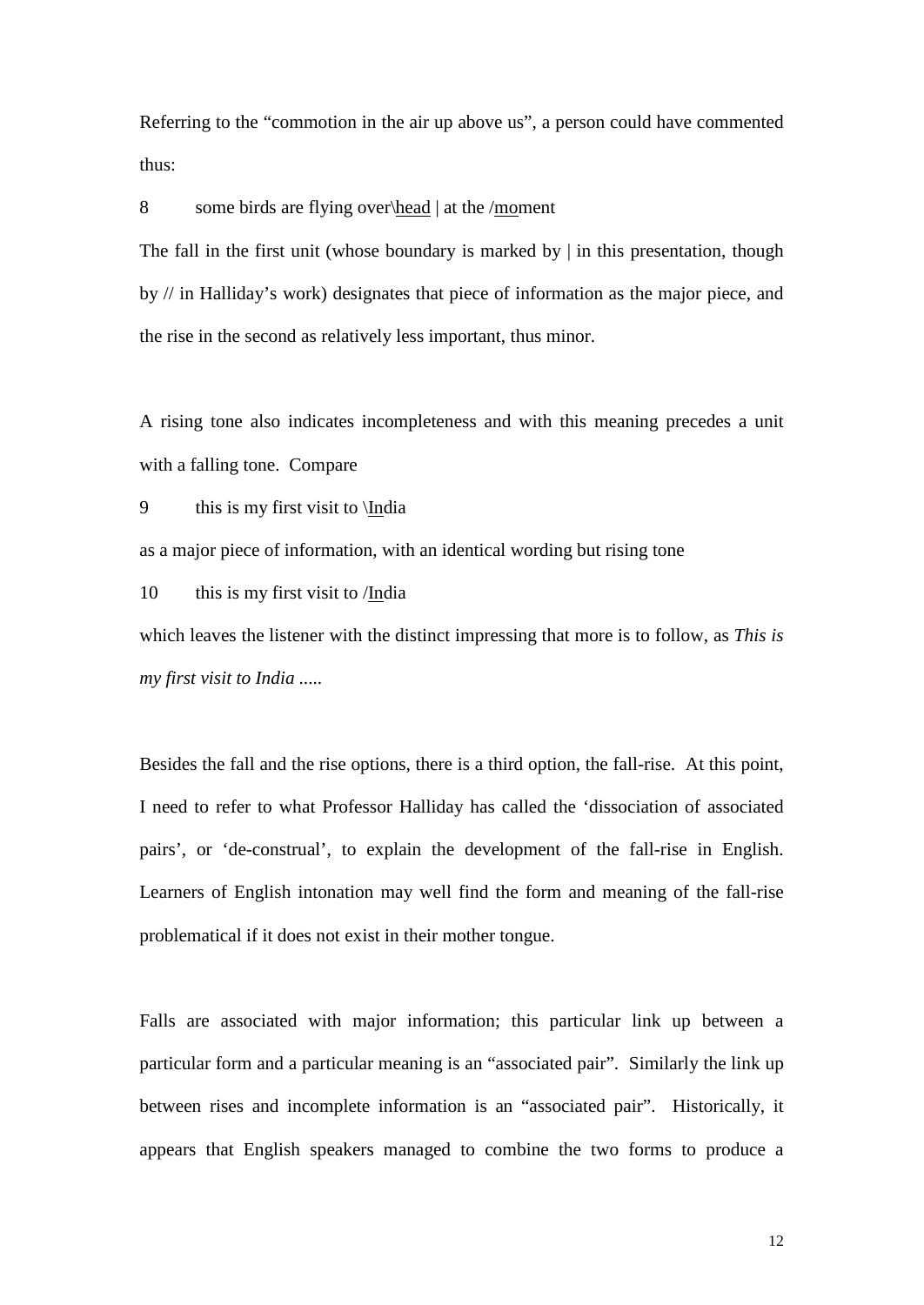complex, a fall followed immediately by a rise, which can be articulated on a single syllable if need be. The complex form combined the two meanings: a major piece of information which is actually conveyed in the lexico-grammar, and a sense of incomplete information implying that there is more to follow - or, to be more strict, there is additional information that is not conveyed by the lexico-grammar, but is implied, and that the addressee is expected to understand.

If, for example, I am asked *Is this your first visit to this part of the world?*, I could honestly reply

11 this is my first visit to  $\sqrt{I}$ ndia

This combines the sense of major information of 9 and the expectation of additional information of 10. And indeed, in my case, there *is* additional information, since I have visited another country in this part of the world, even though I might feel it unwise to mention that country by name given the current political and military tensions!

The sense of implication of additional, though not verbalized, information lies behind the use of fall-rise in another context. The preceding example involves the meaning of the whole clause, but a fall-rise can accompany just the theme of a clause, too, as in

12 \/this | is my first visit to \India

In this case, the theme is highlighted, as if the speaker wished to say something like *this present visit (is, in fact, my first visit to India)*.

Thus the total tone system to signal status of information is as follows:

fall  $\therefore$   $\qquad$  = major information (this is my first visit to \India)

13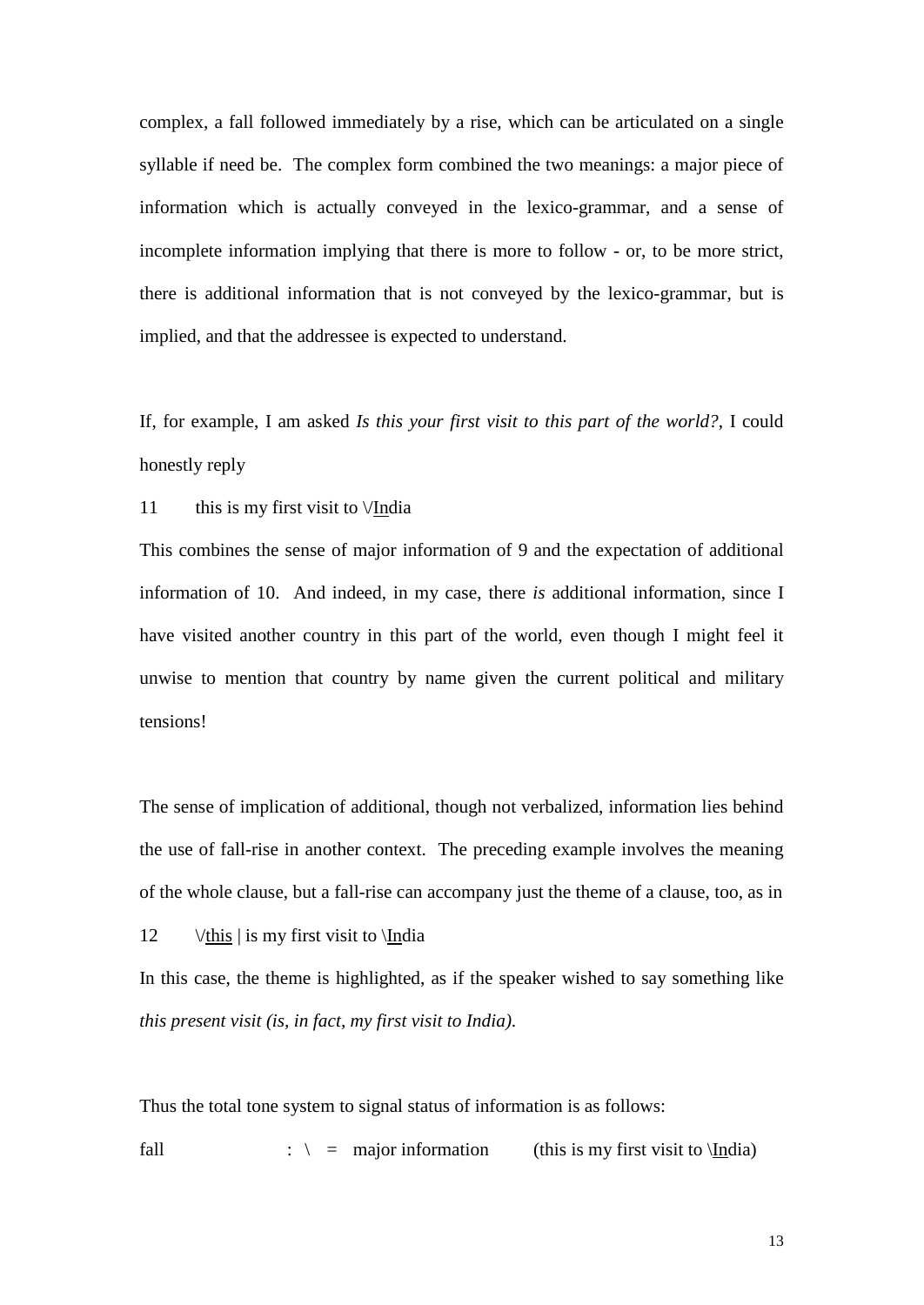(final) rise : / = minor information (this is my first visit to  $\text{India}$  | this /year)

(non-final) rise : / = incomplete information (this is my first visit to /India  $\vert$ ....)

(final) fall-rise :  $\lor$  = implication (this is my first visit to  $\lor$ India) (non-final) fall-rise :  $\lor$  = highlighting of theme ( $\lor$ this | is my first visit to  $\setminus$ India) But this is not whole story of intonation as grammar pronounced.

A fourth role of intonation relates the clause to an interpersonal function. As is well known, a falling tone can signal a statement, a *wh-* question, a command or an exclamation, and a rising tone can signal a polar *(yes/no)* question, as in 13

## 13 is this your first visit to /India

The falling tone appears to signify that the speaker is confident of the validity of the proposition contained in the lexico-grammar, whereas the rising tone signifies that the speaker is uncertain, but willing to defer to the supposed superior confidence of the addressee. In 9, the speaker knows, and tells; in 13, the speaker does not know, defers to the supposed knowledge of the addressee, and asks.

It might then be asked why, typically, *wh-*questions are accompanied by a falling tone if they represent asking for information. The answer is that the speaker is confident about parts of the proposition, and especially the process signalled by the verb, but is uncertain about just one other participant or circumstance in the proposition. For instance, in 14

14 where are you \staying in Hyderabad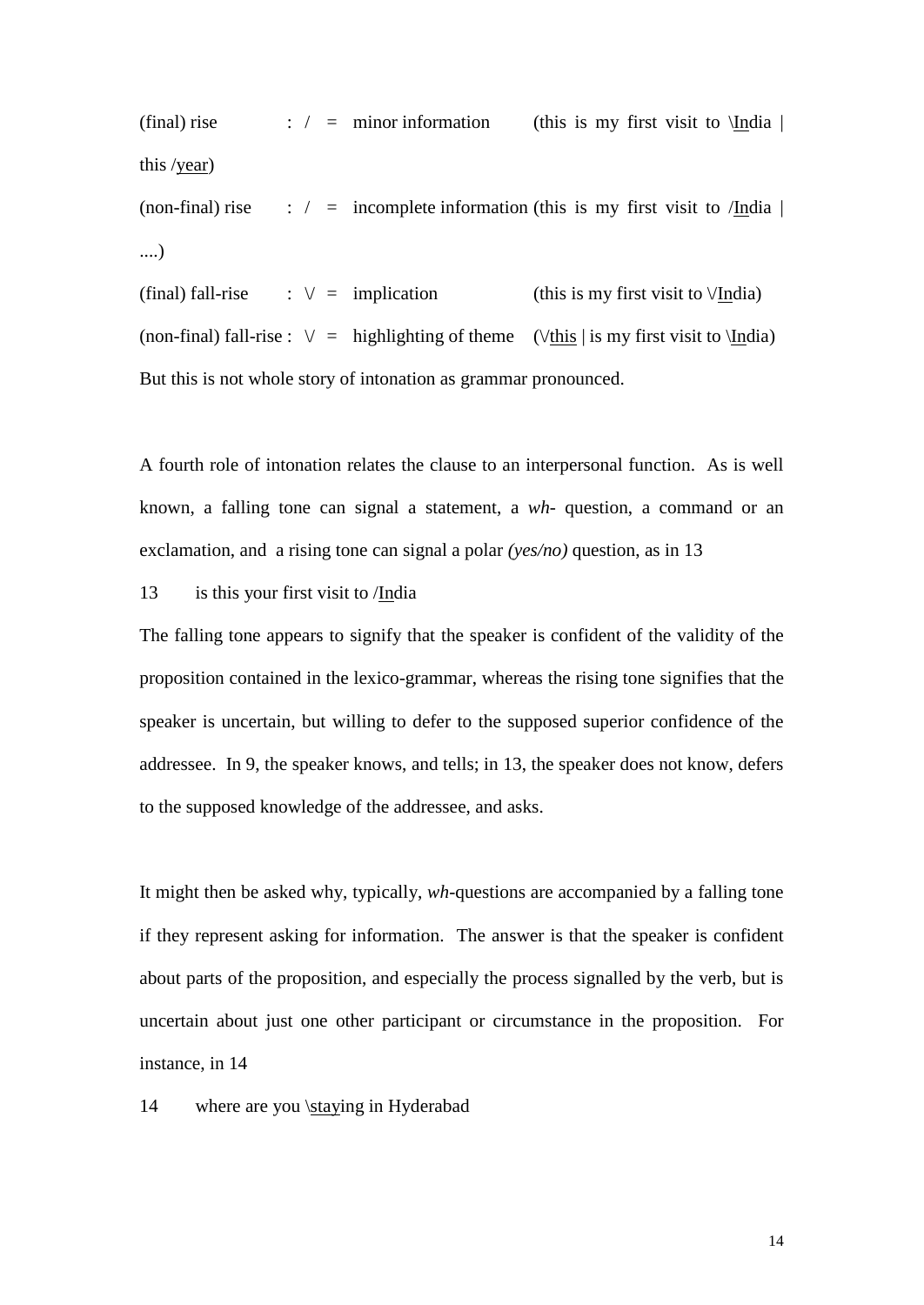the speaker know that *you are staying in Hyderabad*, (actor/process/circumstance) but not the precise location; similarly in 15

#### 15 when did you arl rive

the speaker knows that *you arrived* (actor/process), but not the circumstance of 'point of time'. Compare these again with 13, in which the speaker indicates lack of any knowledge about the validity of the proposition.

I call the case of the speaker knowing and telling 'the speaker's *dominance'*, and the case of the speaker not knowing and asking 'the speaker's *deference* to the addressee'. Dominance is paired with falling tones, deference with rising. At this point, we can again refer to Professor Halliday's notion of 'dissociation of associated pairs' as another instance of semogenesis, language's inherent capability of providing new meanings. English speakers can dissociate the rising tone from a polar interrogative and allow it to accompany a declarative clause, producing a "hybrid": a kind of statement but with deference to the addressee, as in 16

### 16 this is your first visit to/India

What this amounts to is a *query*, which might possibly be the result of a mis-hearing, or surprise (or even disbelief) at what one has heard. Likewise, English speakers can dissociate the falling tone from a declarative/imperative/exclamative clause and allow it to accompany a polar interrogative, producing a different "hybrid": a kind of question but with speaker dominance, as in 17

#### 17 is this your first visit to \India

What this amounts to is a kind of question in which the speaker indicates confidence in knowing the answer (*I'm pretty sure that this is in fact your first visit to India*); it is still intended as a kind of question, but it is a *conducive* question (Halliday calls it a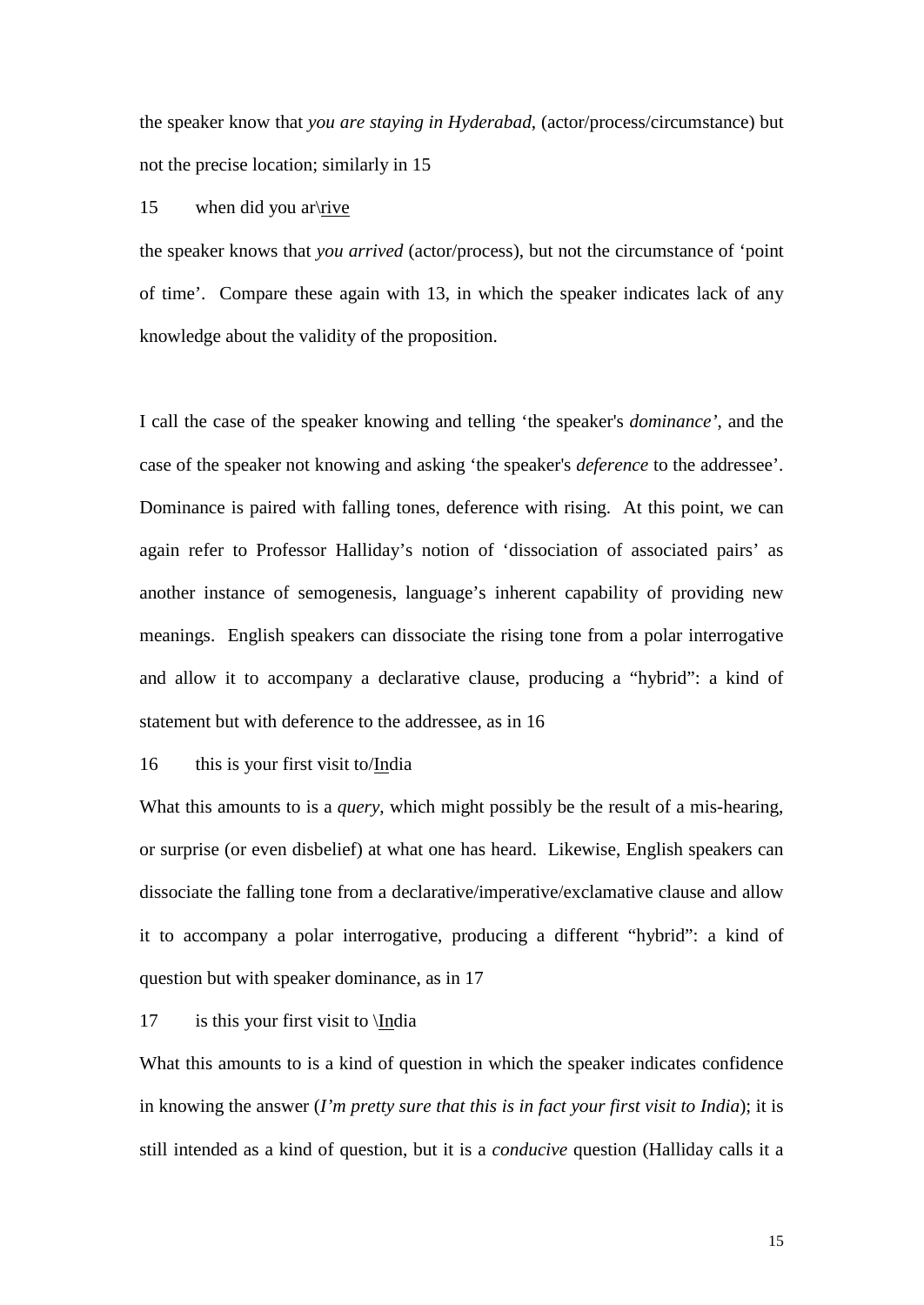"forceful" question) in that it conduces, or constrains, the addressee to a specific, and expected, answer.

However, most polar interrogatives are accompanied by a rising tone, which is thus the neutral tone for *yes/no* questions. The falling tone is the neutral tone for statements, commands, *wh-*questions and exclamations. Yet the question might still arise in the reader's mind as to how we know whether a rising tone signals a *yes/no*  question at times, and incomplete or minor information at others. The answer, in theory, is quite simple, though in practice it is occasionally difficult to resolve. Rises indicate incomplete or minor information in intonation units (or clauses!) that are dependent on other units; if a unit with a rising tone - especially if it accompanies a declarative clause - closely precedes or follows (usually with minimum or no pausing) a unit with a falling tone, then it is usually perceived as being dependent on that unit. Rises indicate deference in independent units of intonation, which usually - though, as we have seen, not always - accompany a polar interrogative clause. The crucial matter is the perception of dependence, or independence ; most of the time such perception is unproblematical.

One other point is worth noting in connection with intonation's role in the interpersonal metafunction, which is of particular interest to language teachers. In the language teaching profession, we have become used to recognizing a much wider range of communicative functions (discourse functions or speech acts) than just the traditional five (statements, two kinds of question, commands and exclamations). Following a categorization of communicative functions found in Leech & Svartvik (1994), there is a wide range of functions that can be labelled

16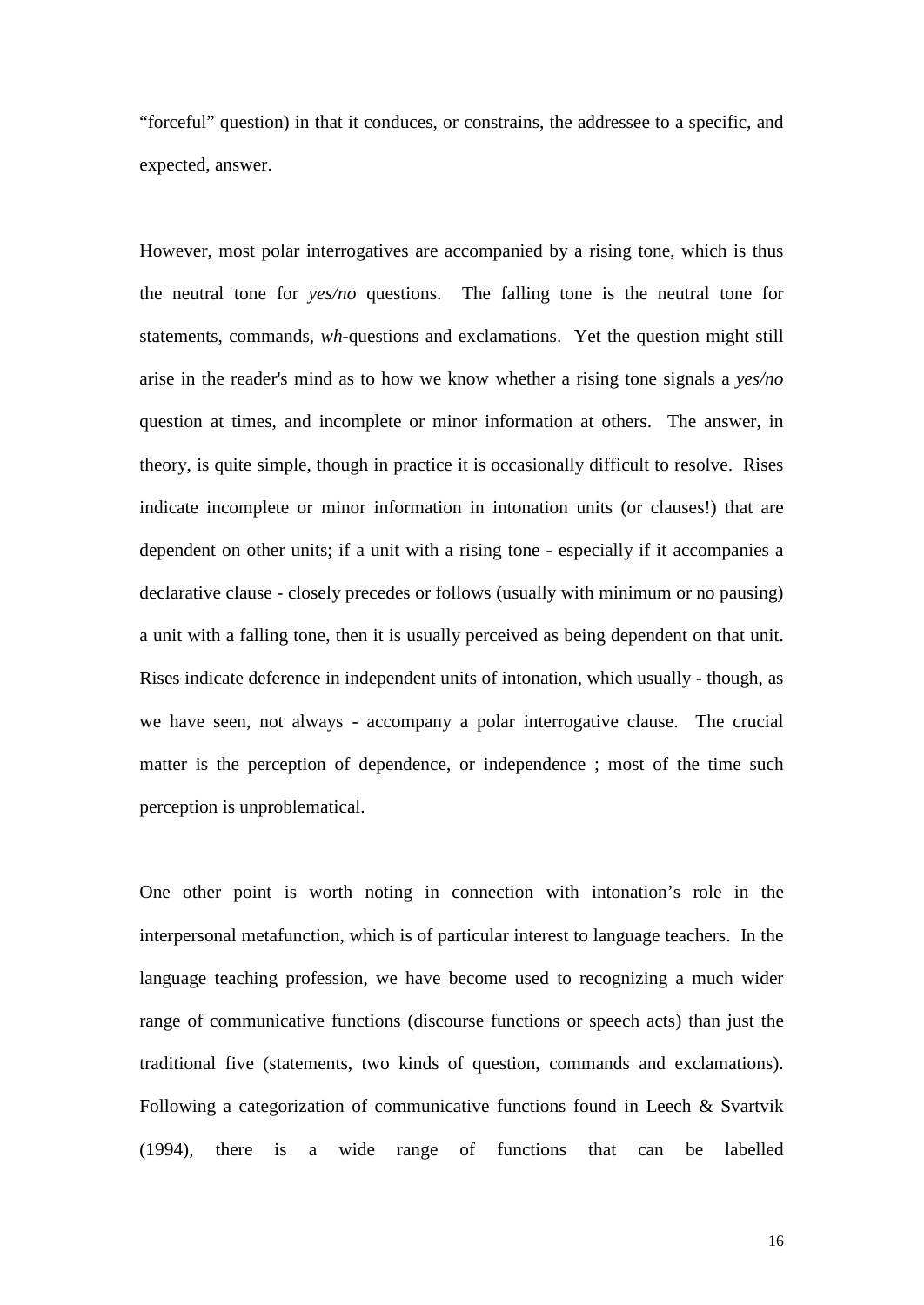*information/reality/belief* e.g. answers, reports, denial, agreement, disagreement, hypothesis, doubt, etc; a second wide range labelled *influencing people* (known to others as *suasion*) e.g. requests, pleas, demands, coaxing, advice, suggestion, etc; and a third wide range labelled *social interaction*, e.g. greeting, farewell, thanking, acknowledging, regrets, apologies, etc. In a study reported at length in Tench (1990: 318-381), I discovered that in whatever category any communicative function belonged to, a fall represented speaker dominance, i.e. the speaker knows and tells, or the speaker assumes authority in influencing the addressee's action, or the speaker expresses primarily their own feelings in social interaction; and a rise represented speaker deference, i.e. the speaker does not know and asks, thereby deferring to the presumed superior knowledge of the addressee, or the speaker leaves the final decision for action to the addressee, or the speaker considers the addressee's feelings in social interaction.

A couple of examples will have to suffice, one from suasion and one from social interaction. *Shut the door* with a fall sounds like a command, with the speaker assuming that they have the authority to expect the addressee to comply (as, for instance, a parent towards their child):

18 shut the \door

But

19 shut the /door

sounds more like a request or a plea, expressing perhaps merely the speaker's wish or hope that the addressee will comply. One might even "hear" a trace of *please*, or *will you?*, which, if verbalized, would have been accompanied by a rise:

19a shut the /door will you

17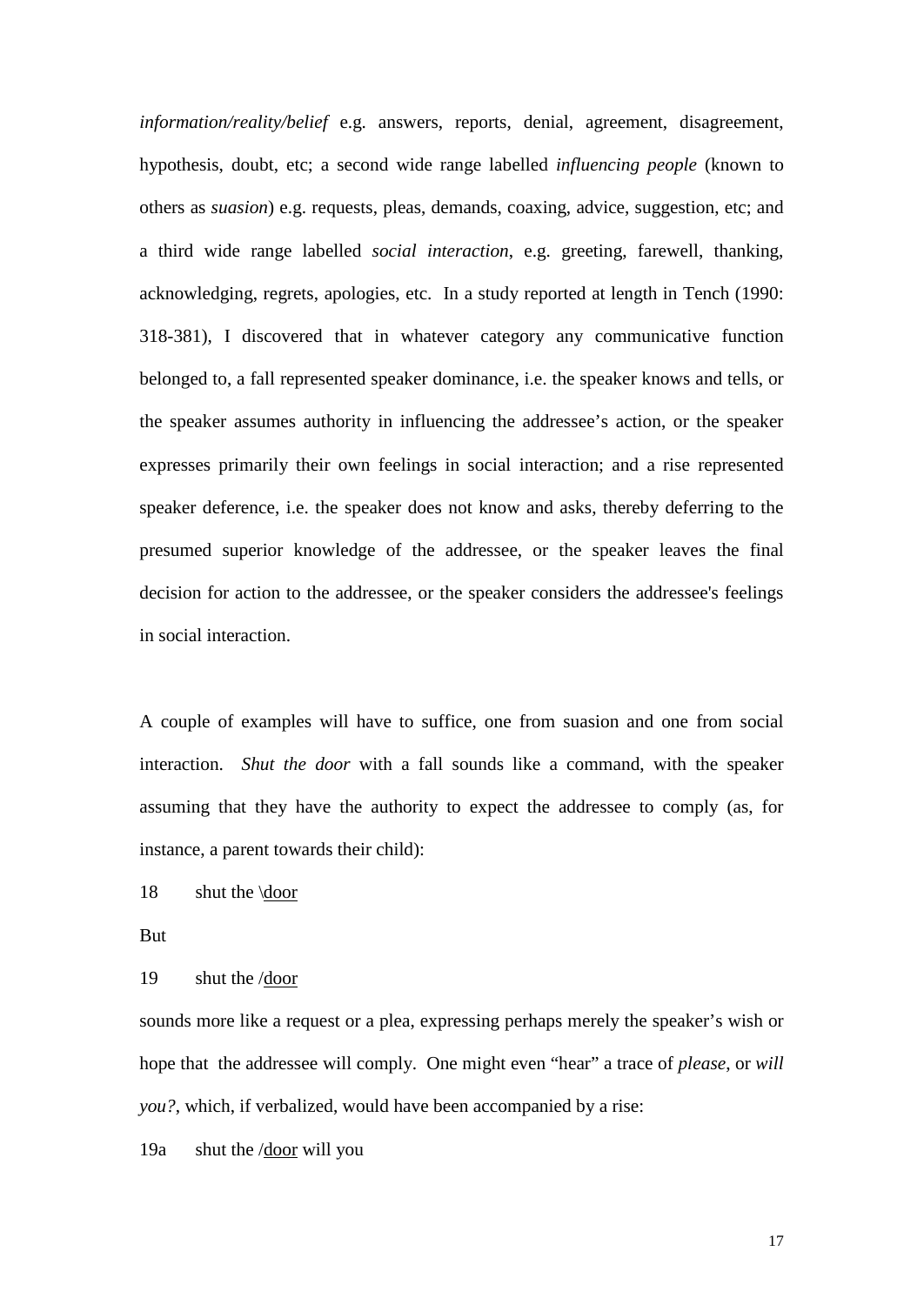A neat example from social interaction is the expression of *thanks*.

20 \thanks

simple expresses the speaker's feeling, but

21 /thanks

acknowledges the (feelings of the) supplier of the goods/services. Knowles (1987: 195) confirms this very example.

Thus, rising tones in independent intonation units signal speaker deference. Falling tones represent both speaker dominance and major information and thus act as a kind of default case. In other words: expect a falling tone, unless there is good reason for an alternative (speaker deference, incomplete or minor information, or the 'implications' of fall-rises).

A third factor at the level of clauses constitutes the fifth role that intonation plays in English discourse. I need not specify English in this context, because it seems to be a universal feature of language, that attitude is expressed through intonation. I do not intend to go into much detail here as the account of intonation's role in attitudinal expression is well known. For a survey of descriptions and a critical review, see Tench (1996: chapter 5). Suffice it to say that attitude is expressed through *degrees* of falls, rises and fall-rises - not that each attitude has one particular manifestation; rather, strengths of feeling correspond to lengths of pitch movement. Thus, whereas 16 represents a query, a higher rise represents, perhaps, greater surprise. And whereas 13 represents a plain question, a rise that did not rise far, say to mid-low pitch only, represents a sense of a non-committal or low degree of interest.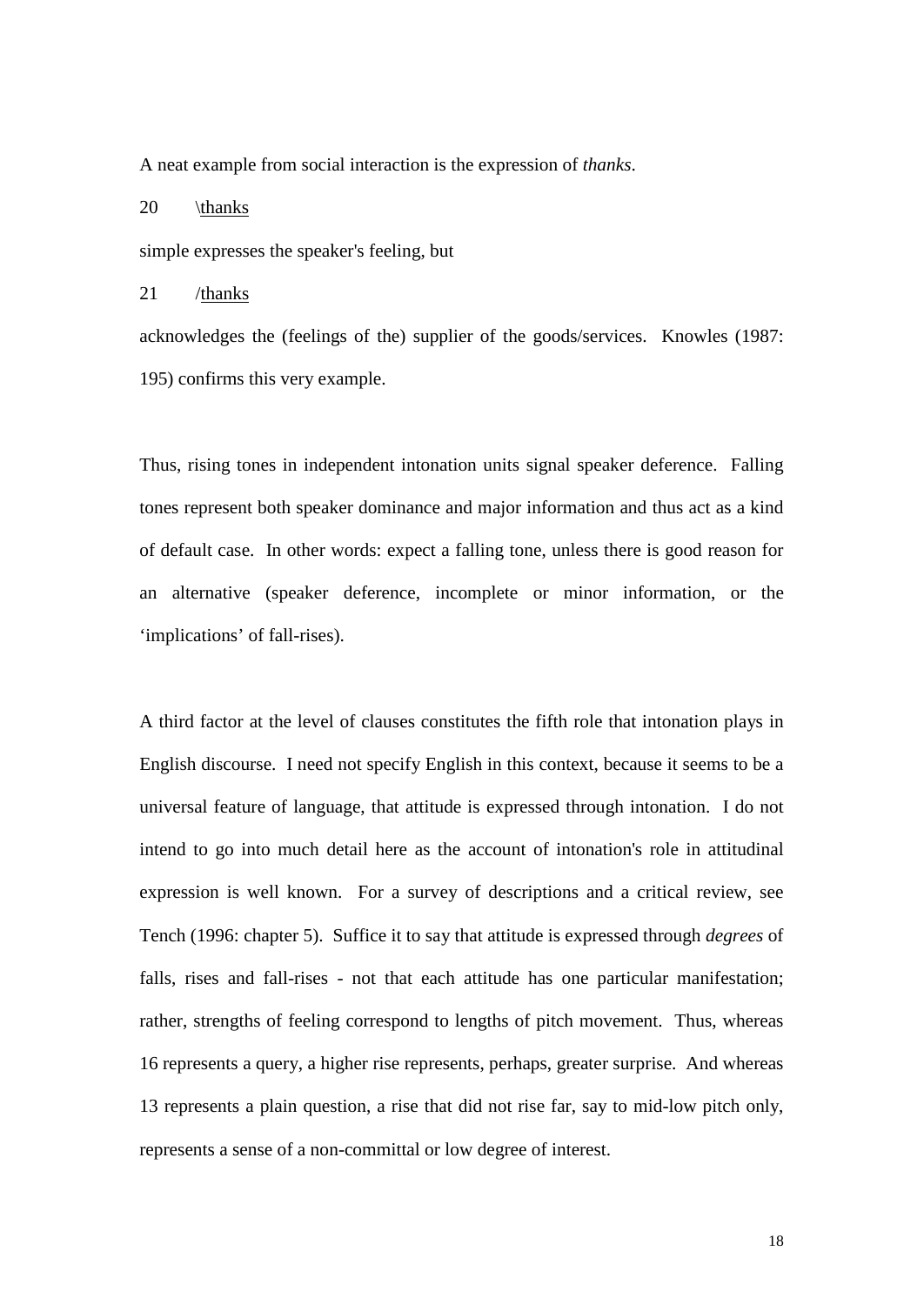On the matter of forms, two other points need to be made. On the one hand, an intensification of feeling in falls can be signalled not only by a higher than normal pitch movement (Halliday's 1+), but by a complex rise-fall,  $(\wedge)$ , Halliday's 5); the latter's meaning is even stronger than the former's. On the other hand, routineness (even boredom) can be signalled by a mid level tone (-), enabling the speaker to opt out of choices of either the system for indicating status of information or the system for indicating dominance or deference. Thus the tonal resources for the expression of attitude include high and low varieties of falls, rises, fall-rises and rise-falls as well as the additional of the level tone. It is for this very reason - the variation of degrees of pitch movement on the basic tone choices - that this resource is referred to as *secondary* tones, and, by some, as *paralanguage*.

This secondary, or paralinguistic, resource extends to variations in the pitch levels and movements in the pretonic segment too. For instance, a high level pretonic before a fall conveys a sense of insistence, but a low level pretonic before a fall suggests a highlighting of the focus (Tench, 1996) by downplaying given information. I now recognize that this low level pretonic before a fall (and a high level tonic before a rise) actually signals what is given information in cases of narrow focus. Thus 22 can only mean that reference to first visits to any country is already given:

22  $\qquad$  this is my first visit to \India

Here, there is a narrow focus on *India*, which happens to have the tonic in its neutral position. The difference between 9 and 22 is in the pitch of the pretonic; 9 if it represents broad focus, i.e. all the information is new, would have a pretonic pitched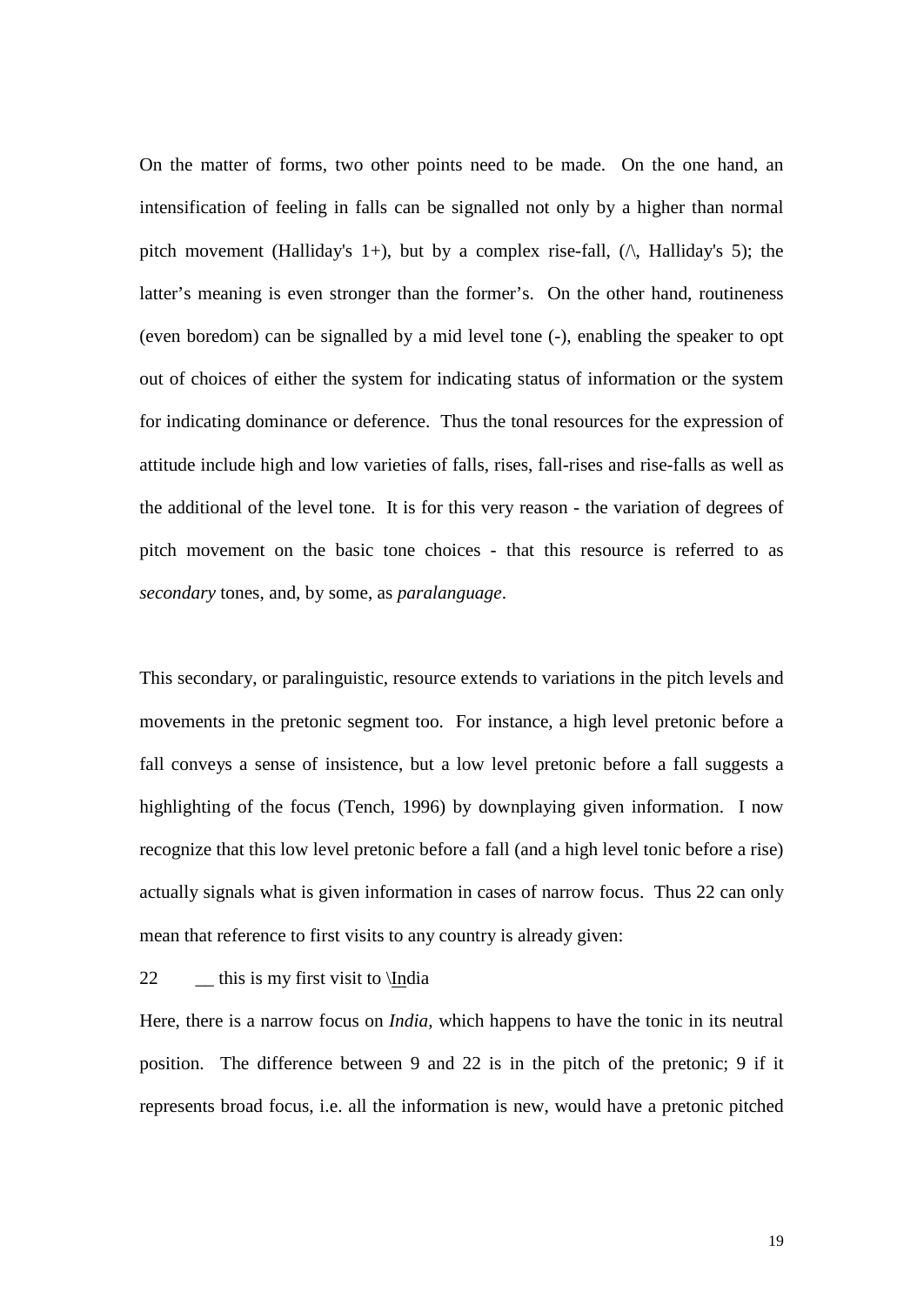at roughly mid level, whereas 22 with its lower than 'neutral' pretonic pitch indicates that the information it covers is given.

The difference between 9 and 23 can be illustrated too:

23 this is my first visit to \India

where the higher than 'neutral' pretonic pitch conveys a sense of insistence in addition to the status of the information as major.

This leads me on to yet two more cases of semogenesis involving intonation. The first case involves both the low level pretonic pitch and a mid-pitched level tone; there is a modest jump up in the pitch of the voice from the end of the low pretonic to the beginning of the mid level tone. The pattern

occurs in cases of routine listing, as in 24

 \_\_\_\_\_ \_\_\_\_\_\_\_\_\_\_\_\_\_\_\_\_\_\_\_\_\_\_\_\_|

24  $\Box$  he's been to -Canada  $\Box$  and the US- $\Delta$   $\Box$  he's been to Singa-pore  $\Box$ 

 $_$  and . Au-stralia  $|...$ 

Listing is usually indicated by a rise, as a piece of information that is incomplete; the final item in the list is then signalled by a fall. In 24, the idea of listing is indicated by the rise in the pitch between the pretonic and the tonic. Routineness is conveyed by the level tone. The low level pretonic contributes the sense of "same, old information". Thus, a relatively new intonation pattern has been created from meanings related to intonation forms associated with other patterns. This has been described in greater detail in Tench (1997). The pattern is now well established in British (including RP), American, and Australian accents and in the speech of many who use English as a second language.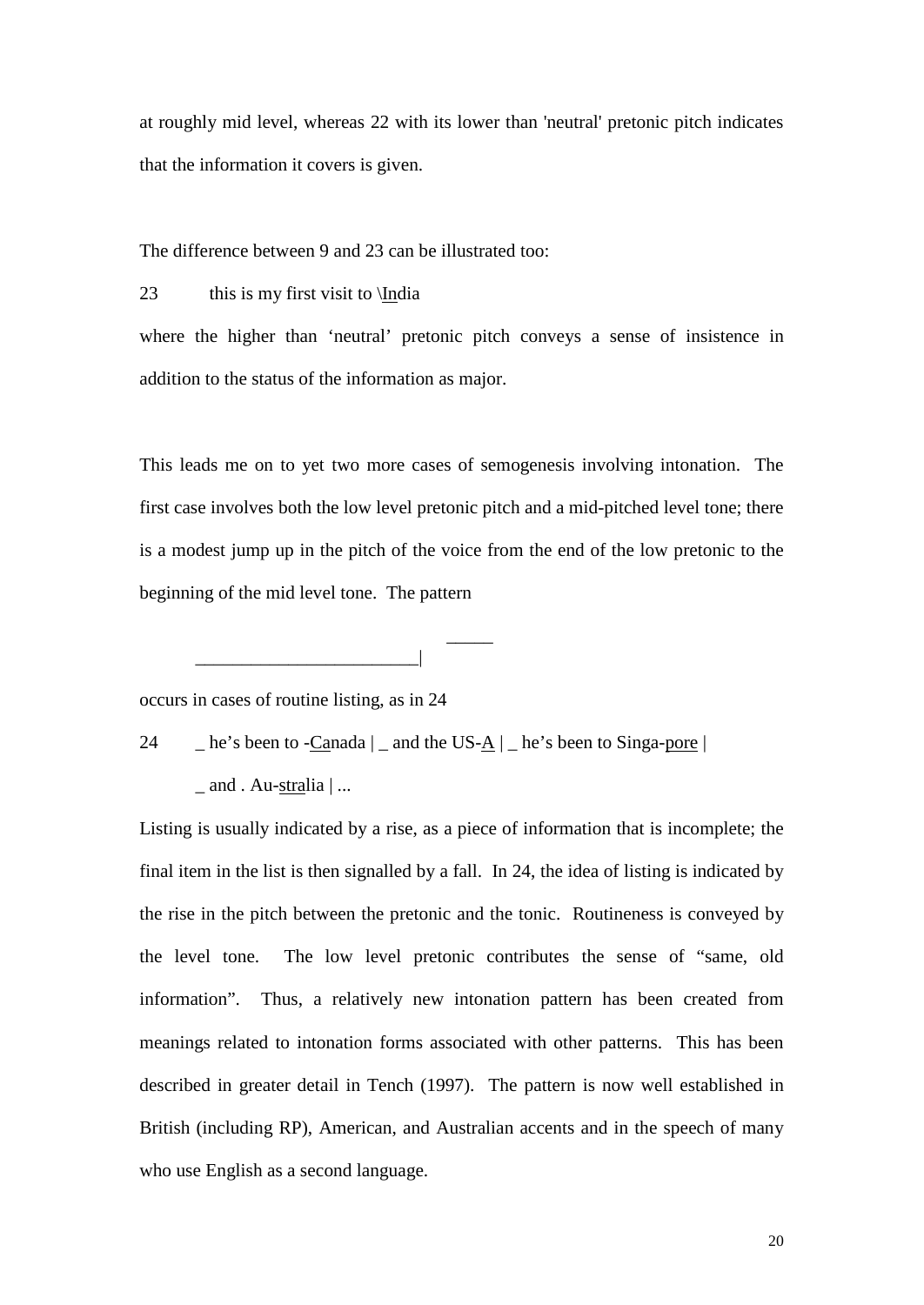The other relatively new pattern is known as the high rising tone (or terminal). It occurs with declarative clauses but is distinguished from the pattern of 16 by a general shift up in pitch of the whole unit relative to the pitch of the preceding units. This shift up in pitch is clearly detectable in the acoustic displays supplied by Bradford (1997), but appears to be ignored in all previous descriptions of this particular pattern. The effect of the shift up in pitch is to topicalize the information (compare the effect of a high onset syllable in phonological paragraphing, above). This adds an extra dimension to the meaning of query associated with 16; it suggests that not only is the speaker providing new information but also checks (or 'queries') the addressee's comprehension of the significance of that information. In 25

# 25 she lives in \Cardiff | | in /Wales

the speaker uses this pattern in the second intonation unit. The shift up in pitch is transcribed as  $\parallel$ , the rising tone conventionally as  $\land$ , and it will be noticed that the clause type is declarative. So, in addition to supplying the information *she lives in Cardiff*, the speaker supplies further information (that Cardiff is *in Wales*) but at the same time checks the addressee's comprehension, as if to ask a new (shift up in pitch) question (rising tone): *do you know where Wales is?* or *do you realize the significance of the reference to Wales?* It is a very clever device for simultaneously stating information and checking comprehension by introducing a new question. As can be seen, this new pattern makes creative use of meanings associated with forms in other intonation patterns. It, too, has been widely reported in North America, Australis, New Zealand and Britain. I believe it originally arose amongst speakers of English as a second language and was acquired successively in working class and (more recently) in the younger generation of middle class groups.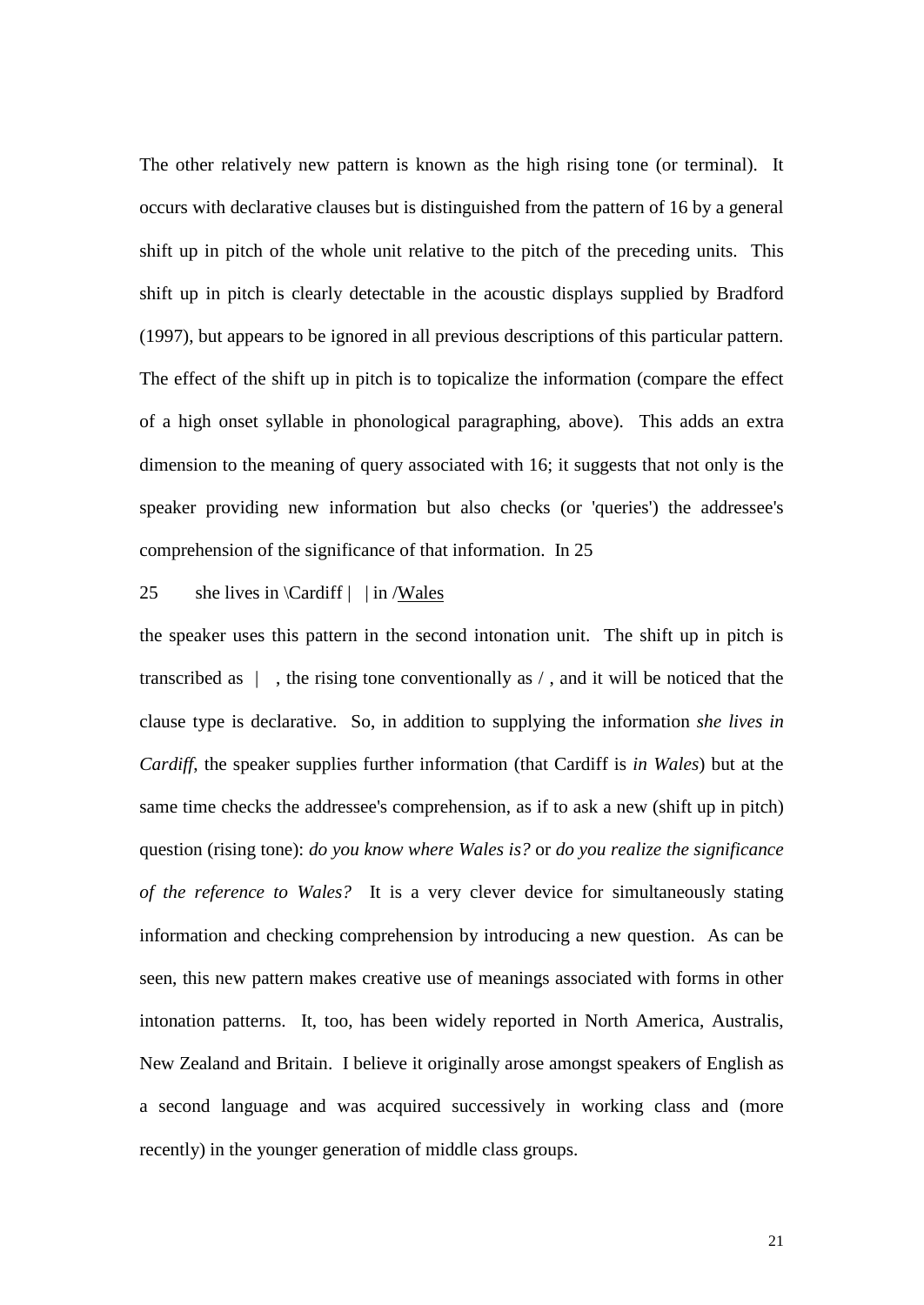Finally, the sixth role of intonation; in English, intonation distinguishes between lexicogrammatical patterns which happen to have identical strings of wording. For instance, in the string *she dressed and fed the baby* (Halliday, 1967), *dressed* is either intransitive, or transitive (along with *fed*) with *the baby* as complement. This ambiguity is resolved however in the spoken form:

26a she \dressed | and fed the \baby

 $(dressed = intransitive, i.e.$  "she dressed herself"

26b she dressed and fed the \baby

(*dressed* = transitive, ie. "as well as feeding, she dressed the baby")

I conceded earlier that it is possible simply to classify such a case as the speaker's organization of information (ie. the third function). 26a has to be interpreted as two distinct events; 26b can well be interpreted as a single event (eg. getting the baby ready before going out). Moreover, 26a bears neutral tonality in that each clause is accompanied by a separate intonation unit; 26b has marked tonality by having two clauses within a single unit.

However, from the point of view of applied linguistics, it is worth noting a separate role for this kind of disambiguation. This particular role is peculiar to given languages, and that is why I needed to specify *in English* at the head of this section. Intonation plays a similar role in German (Tench, 1996a), although not in the equivalent case of 26 a/b.

It is highly likely that other languages will not allow identical strings of wording because of surface grammatical differences, and so any contributory role of intonation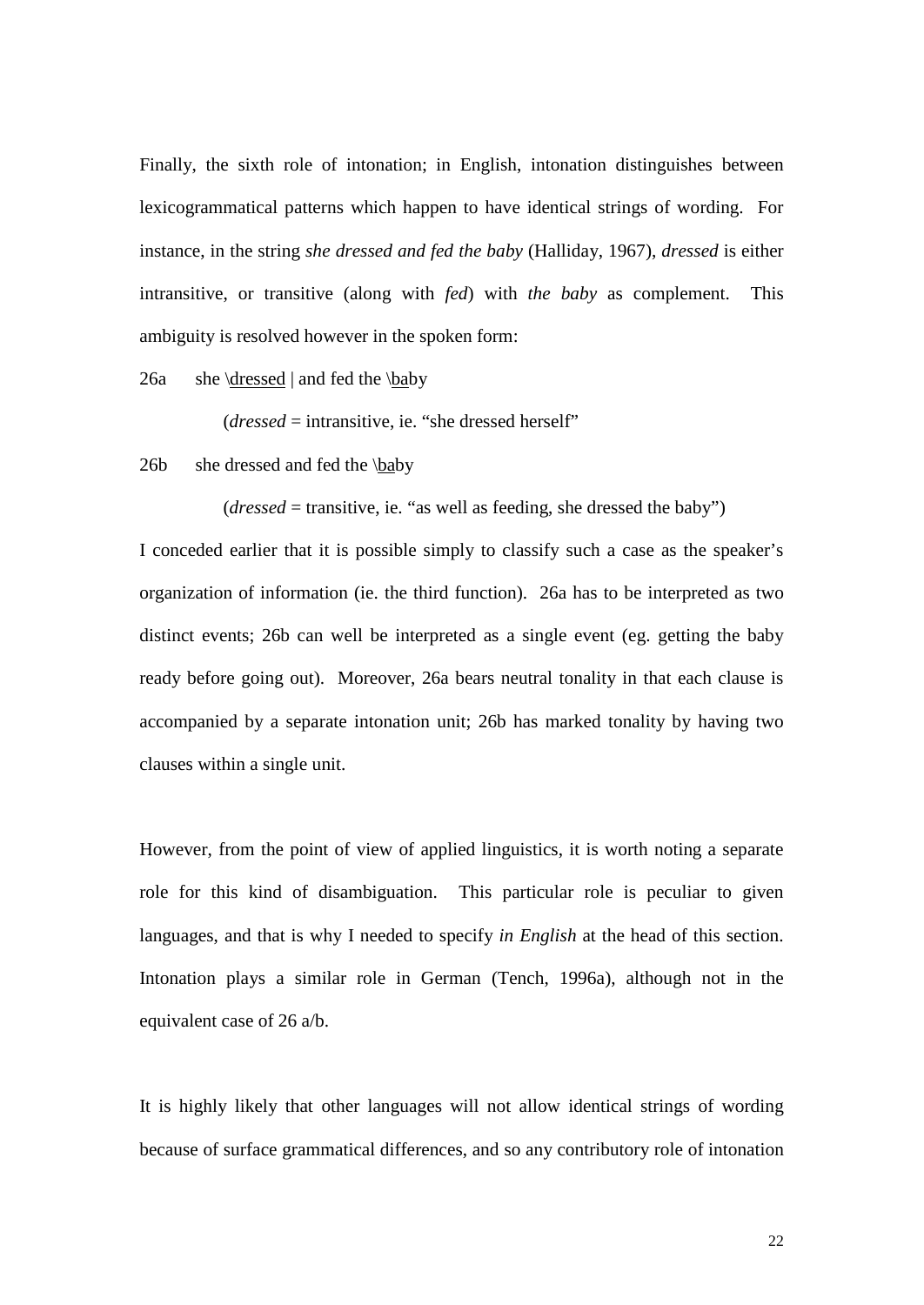will not be noteworthy. In English - and in German - on the other hand, there are quite a number of cases as the following illustrations show.

27a she came to \hear about it

(single, but complex verb group, ie. "she heard, by chance, about it")

27b she \came | to \hear about it

(two clauses; the second, non-finite clause indicates purpose)

28a she left me to get on with the \job

(single, but complex verb group, i.e. "I was left to get on with the job")

28b she \left me | to get on with the \job

(two clauses, as 27b; implies that *she* did the job)

29a they've left the  $\otimes$ 

(*the others* = complement of *left*)

29b they've \left | the /others

(*the others* = gloss on *they*)

30a you \know he's Welsh

(report structure; second clause embedded)

## 30b you /know | he's \Welsh

(two clauses; the first is a comment clause; the second is major

information)

31a my brother who lives a/broad | ...

(relative defining clause indicating which of two or more brothers)

31b my /sister | who lives at  $/$ home | ...

(relative non-defining clause simply adding further information)

32a she spoke to me \honestly

(*honestly* = circumstance of manner)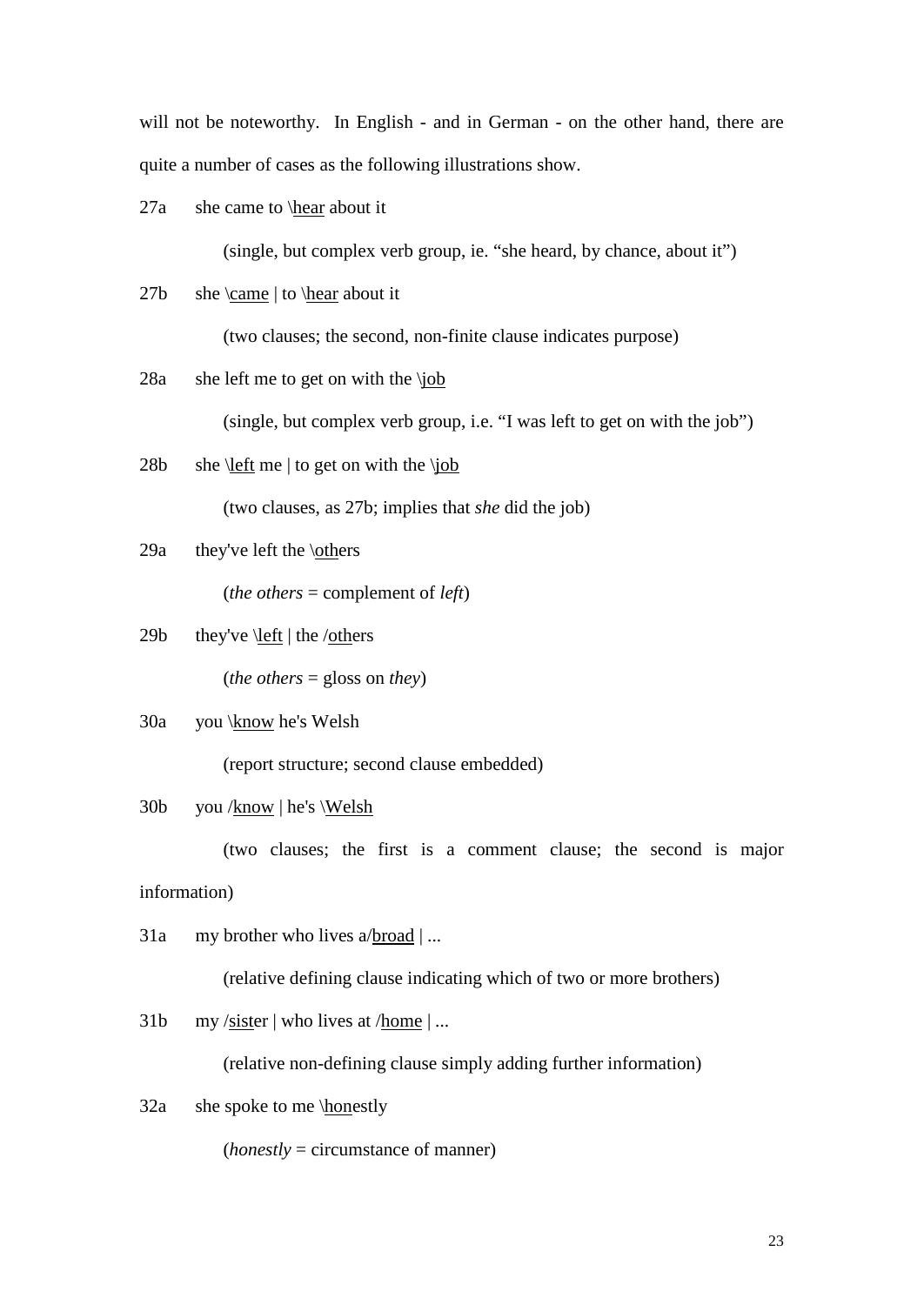32b she \spoke to me | \honestly

 $(honestly = sentence$  adjunct, commenting on the validity of the preceding clause)

In all these cases, a change of tonality indicates the difference in syntax. In the following cases, changes in tone and tonicity are also involved.

33a he didn't come because of the \/money

(negative domain = not *because of the money*; implies that he did come)

33b he didn't \come | because of the \money

(negative domain = not *come*: implies that he did not come)

34a it's the \baker Mr Jones (or: it's the \baker | Mr /Jones)

(*Mr Jones* = vocative)

34b it's the \baker | Mr \Jones

(*Mr Jones* = apposition)

- 35a I want some /green | /white | and \orange flags (list, ie. three different kinds of flag)
- $35b$  I want some green white and  $\qquad$  lorange flags

(adjective sequence, ie. one kind of flag with three colours)

36a I \asked myself

(*myself* = reflexive pronoun)

36b I asked my\self

(*myself* = emphatic pronoun, ie. "I did the asking")

Halliday (1967) and Tench (1996) furnish other examples. A contrastive analysis as Tench's (1996a) between English and German in this sixth role of intonation could yield many valuable insights for teachers.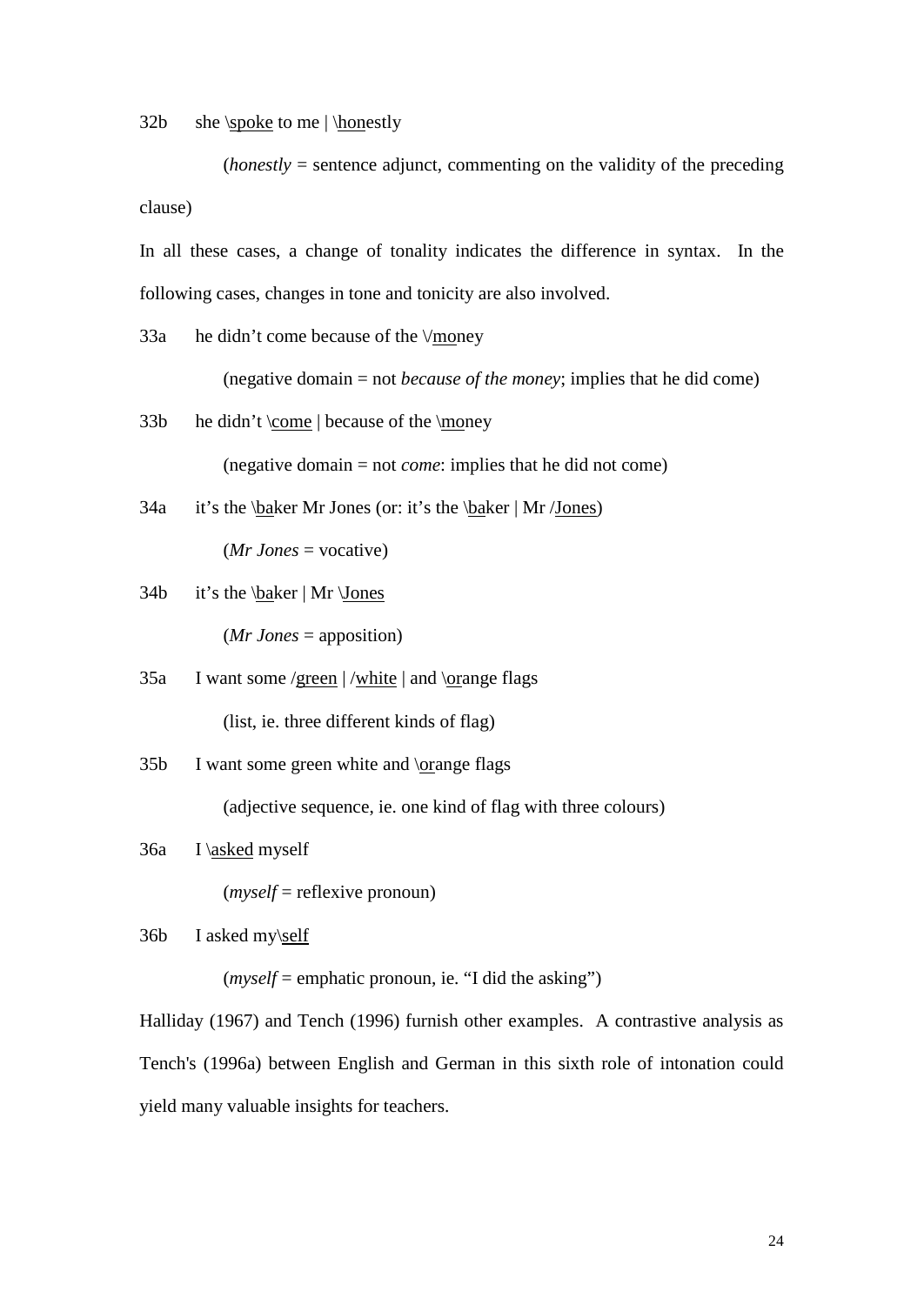I have now completed my survey of the roles of intonation in discourse and have demonstrated the claim that intonation is the means by which grammar is pronounced (and, for that matter, for genres and topics too). This classification has one other interesting feature, which is worth drawing attention to: each role or function is associated with a particular feature, or features, of the total intonational phenomenon:

- 1 the organization of information and
- 2 the disambiguation of syntactic "minimal pairs" involves tonality (units of information) and tonicity (focus of information)
- 3 the communication of speech acts involves tone (dominance/deference)
- 4 the expression of attitude involves secondary tones (variations)
- 5 the indication of topics involves paratones (phonological paragraphing)
- 6 the identification of genres involves prosodic composition (including intonation)

Such a neat distribution of the intonational resources is most satisfying intellectually and suggests a particular merit of the model of intonation that I have presented.

### **References**

Bradford, B (1997) 'Upspeak in British English'. *English Today 13/3*: 29-36

Brazil, D. & Coulthard, M. (1979) *Exchange Structure*. English Language Research. University of Birmingham.

Brown, G., Currie, K & Kenworthy, J. (1980) *Questions of Intonation*. London; Croom Helm.

Brown, G. & Yule G. (1983) *Discourse Analysis*. Cambridge: CUP.

Couper-Kuhlen, E. (1986) *An Introduction to English Prosody*. London: Edward Arnold.

Crystal, D. (1969a) *Prosodic Systems and Intonation in English*. Cambridge: CUP.

Crystal, D. (1969b) Review of Halliday (1967), *Language, 45*: 378-94.